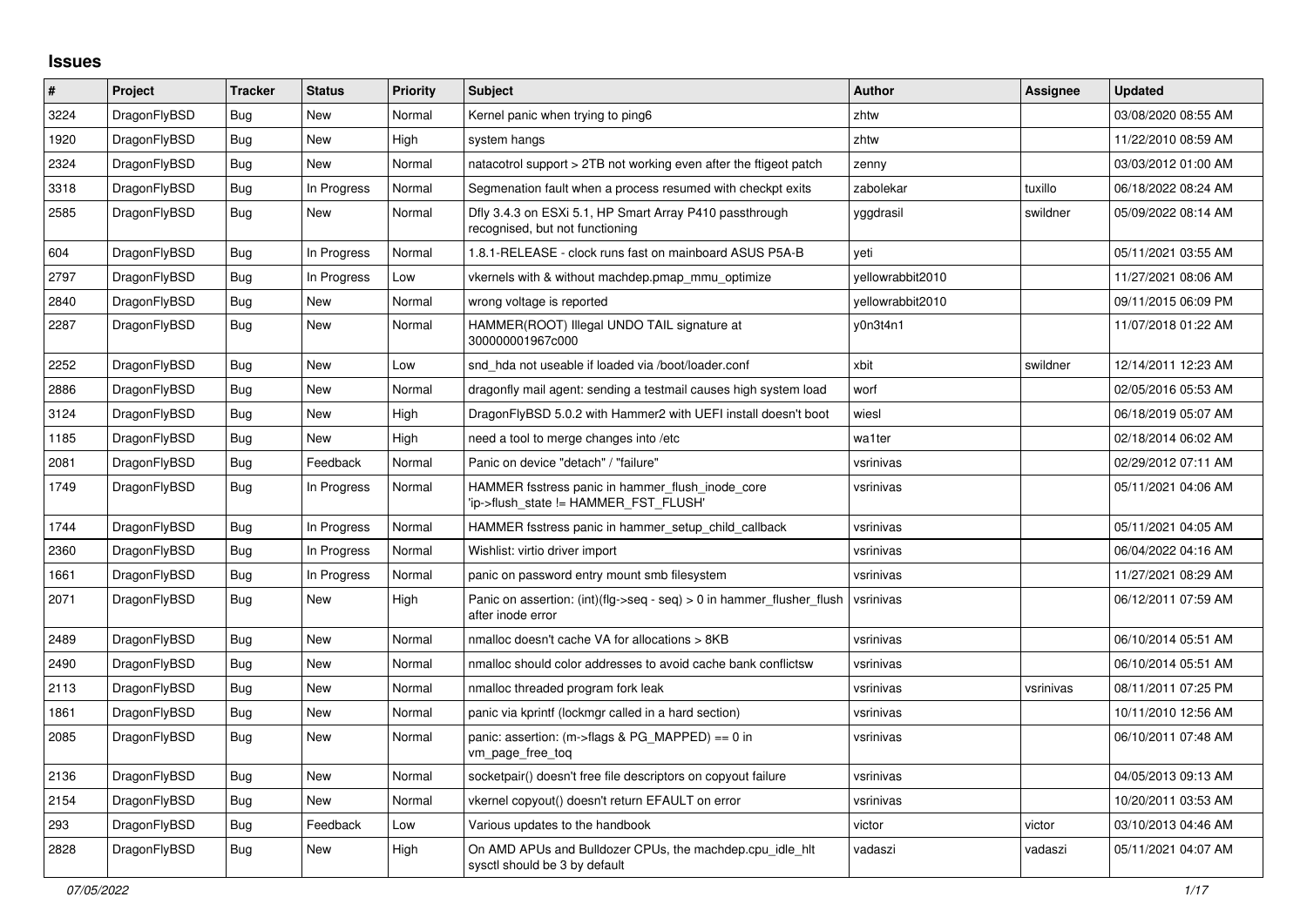| $\vert$ # | Project      | <b>Tracker</b> | <b>Status</b> | <b>Priority</b> | Subject                                                                                                   | Author  | <b>Assignee</b> | <b>Updated</b>      |
|-----------|--------------|----------------|---------------|-----------------|-----------------------------------------------------------------------------------------------------------|---------|-----------------|---------------------|
| 2636      | DragonFlyBSD | Bug            | Feedback      | Low             | Add -x flag to iostat (a la solaris)                                                                      | tuxillo |                 | 05/11/2021 04:07 AM |
| 1332      | DragonFlyBSD | Bug            | Feedback      | Normal          | DFBSD 2.2 - Booting usbcdrom/usbsticks on thinkpad hangs on<br>"BTX Halted"                               | tuxillo |                 | 05/11/2021 04:00 AM |
| 2556      | DragonFlyBSD | Bug            | Feedback      | Normal          | DragonFly v3.5.0.81.gd3479 - Process signal weirdness                                                     | tuxillo |                 | 12/17/2013 03:48 PM |
| 2638      | DragonFlyBSD | Bug            | Feedback      | High            | Fix machdep.pmap_mmu_optimize                                                                             | tuxillo |                 | 05/11/2021 04:07 AM |
| 3295      | DragonFlyBSD | <b>Bug</b>     | In Progress   | Normal          | Adapt devel/libvirt for nvmm                                                                              | tuxillo | tuxillo         | 11/03/2021 04:56 PM |
| 2358      | DragonFlyBSD | Bug            | In Progress   | Normal          | DFBSD v3.0.2.32.g928ca - panic: hammer: insufficient undo FIFO<br>space!                                  | tuxillo | tuxillo         | 05/10/2021 02:50 AM |
| 2345      | DragonFlyBSD | Bug            | In Progress   | Normal          | DFBSD v3.1.0.457.gd679f - NFS panic on diskless station                                                   | tuxillo |                 | 04/07/2012 05:22 PM |
| 2351      | DragonFlyBSD | Bug            | In Progress   | Normal          | DFBSD v3.1.0.579.g44ccf - Stuck during startup, random freezes                                            | tuxillo |                 | 04/24/2012 08:21 AM |
| 2631      | DragonFlyBSD | Bug            | In Progress   | Low             | Verify library versioning current with full package build and switch it<br>on (after publishing packages) | tuxillo |                 | 05/11/2021 04:06 AM |
| 2282      | DragonFlyBSD | <b>Bug</b>     | In Progress   | Normal          | gdb segfaults with certain corefiles                                                                      | tuxillo |                 | 01/18/2012 04:40 PM |
| 1819      | DragonFlyBSD | <b>Bug</b>     | In Progress   | Low             | truss - Major revamping task list                                                                         | tuxillo | tuxillo         | 11/27/2021 08:45 AM |
| 2630      | DragonFlyBSD | Bug            | New           | Normal          | Bring in latest iconv fixes from FreeBSD10 as well as csmapper<br>updates                                 | tuxillo |                 | 05/11/2021 03:54 AM |
| 3314      | DragonFlyBSD | Bug            | New           | Normal          | Bring virtio console(4) from FreeBSD                                                                      | tuxillo | tuxillo         | 05/29/2022 08:24 AM |
| 2283      | DragonFlyBSD | Bug            | New           | Normal          | DFBSD DragonFly v2.13.0.957.g4f459 - pmap_release: page<br>should already be gone 0xc27120bc              | tuxillo |                 | 01/23/2012 03:03 AM |
| 2078      | DragonFlyBSD | Bug            | New           | Normal          | DFBSD i386 v2.11.0.201.g3ed2f - Panic during installworld into a<br>vn0 device                            | tuxillo |                 | 05/19/2011 07:50 PM |
| 2084      | DragonFlyBSD | Bug            | <b>New</b>    | Normal          | DFBSD v2.11.0.242.g4d317 - panic: zone: entry not free                                                    | tuxillo |                 | 07/03/2012 01:23 AM |
| 2129      | DragonFlyBSD | Bug            | <b>New</b>    | Normal          | DFBSD v2.11.0.661.gf9438 i386 - panic: lockmgr thrd_sleep                                                 | tuxillo |                 | 09/05/2011 09:49 AM |
| 2166      | DragonFlyBSD | Bug            | New           | Normal          | DFBSD v2.13.0.109.g05b9d - Strange lockups                                                                | tuxillo |                 | 10/29/2011 11:20 AM |
| 2171      | DragonFlyBSD | Bug            | New           | Normal          | DFBSD v2.13.0.151.gdc8442 - panic: assertion "(*ptep &<br>$(PG_MANAGED PG_V)$ == PG_V"                    | tuxillo |                 | 11/04/2011 05:06 PM |
| 1959      | DragonFlyBSD | Bug            | New           | Normal          | DFBSD v2.9.1.422.gc98f2 - Panic during boot - IPv6 and PF                                                 | tuxillo |                 | 01/13/2011 03:37 AM |
| 2498      | DragonFlyBSD | Bug            | New           | Normal          | DFBSD v3.2.2-RELEASE - LIST_FIRST(&bp->b_dep) == NULL"<br>failed in vfs_vmio_release                      | tuxillo |                 | 05/31/2022 04:09 PM |
| 2495      | DragonFlyBSD | Bug            | <b>New</b>    | High            | DFBSD v3.3.0.960.g553fe7 - ocnt != 0" failed in<br>prop_object_release                                    | tuxillo |                 | 05/31/2022 04:08 PM |
| 2647      | DragonFlyBSD | Bug            | New           | Normal          | HAMMER panic on 3.6.0                                                                                     | tuxillo |                 | 05/11/2021 03:54 AM |
| 2641      | DragonFlyBSD | Bug            | New           | Normal          | Panic when loading natapci as module                                                                      | tuxillo |                 | 05/11/2021 03:54 AM |
| 2629      | DragonFlyBSD | <b>Bug</b>     | New           | Normal          | Replace gcc44 with llvm34, clang34, and libc++                                                            | tuxillo |                 | 06/02/2014 02:30 PM |
| 3157      | DragonFlyBSD | <b>Bug</b>     | New           | Normal          | TP-Link UE300 not working in 5.2-RELEASE                                                                  | tuxillo |                 | 11/15/2018 02:08 PM |
| 1867      | DragonFlyBSD | Bug            | New           | Normal          | it(4) motherboard and fan problems                                                                        | tuxillo |                 | 07/08/2011 10:48 AM |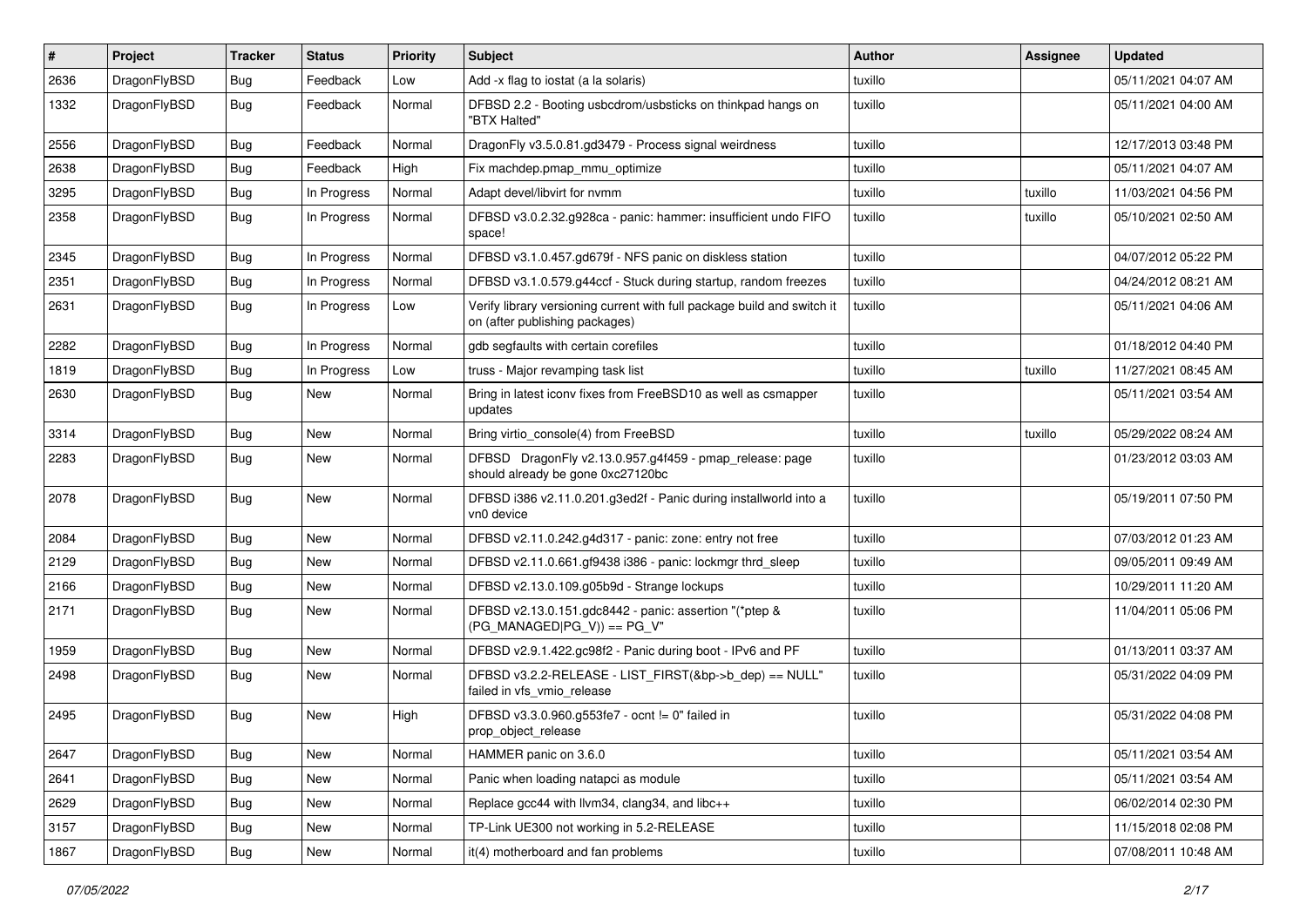| $\sharp$ | Project      | <b>Tracker</b> | <b>Status</b> | <b>Priority</b> | Subject                                                                                | <b>Author</b>     | Assignee | <b>Updated</b>      |
|----------|--------------|----------------|---------------|-----------------|----------------------------------------------------------------------------------------|-------------------|----------|---------------------|
| 3196     | DragonFlyBSD | Bug            | New           | Normal          | test issue after redmine upgrade (2)                                                   | tuxillo           |          | 07/05/2019 04:33 AM |
| 2224     | DragonFlyBSD | Bug            | New           | Normal          | v2.13.0.291.gaa7ec - Panic on fq while installing world                                | tuxillo           |          | 11/18/2011 01:40 AM |
| 2140     | DragonFlyBSD | Bug            | New           | High            | hammer io delallocate panic with 'duplicate entry' message                             | ttw               |          | 10/07/2011 12:22 PM |
| 3208     | DragonFlyBSD | Bug            | New           | Normal          | Crash related to nfsd                                                                  | tse               |          | 06/11/2020 05:52 AM |
| 3197     | DragonFlyBSD | Bug            | <b>New</b>    | Normal          | DragonFly upgrades                                                                     | tse               |          | 04/18/2020 04:18 PM |
| 3199     | DragonFlyBSD | Bug            | <b>New</b>    | Normal          | PFS label not found panic                                                              | tse               |          | 08/21/2019 03:51 AM |
| 3225     | DragonFlyBSD | <b>Bug</b>     | New           | Normal          | nfsd freeze when using qemu                                                            | tse               |          | 03/17/2020 11:52 AM |
| 3170     | DragonFlyBSD | <b>Bug</b>     | New           | Normal          | repeatable nfsd crash                                                                  | tse               |          | 06/11/2020 05:52 AM |
| 3231     | DragonFlyBSD | <b>Bug</b>     | New           | Normal          | wifi drops on 5.8                                                                      | tse               |          | 04/06/2020 05:08 AM |
| 806      | DragonFlyBSD | Bug            | Feedback      | Normal          | boot error on MacBook                                                                  | tralamazza        |          | 06/04/2022 05:28 AM |
| 3319     | DragonFlyBSD | <b>Bug</b>     | New           | Normal          | setproctitle() calls can change effect of later setproctitle() calls                   | tonyc             |          | 06/29/2022 06:10 PM |
| 3252     | DragonFlyBSD | <b>Bug</b>     | New           | Normal          | tcsetattr/tcgetattr set errno incorrectly on non-TTY                                   | tonyc             |          | 10/26/2020 09:34 PM |
| 1579     | DragonFlyBSD | <b>Bug</b>     | Feedback      | Normal          | dfly 2.4.1 does not like HP DL360G4p and Smart Array 6400 with<br>MSA <sub>20</sub>    | tomaz.borstnar    | tuxillo  | 06/02/2014 02:44 PM |
| 1282     | DragonFlyBSD | Bug            | Feedback      | Normal          | panic (trap 12) when booting SMP kernel on Atom 330 (dual core)                        | tomaz.borstnar    |          | 05/11/2021 04:00 AM |
| 2473     | DragonFlyBSD | <b>Bug</b>     | <b>New</b>    | Normal          | Kernel crash when trying to up the wpi0 device (Dfly<br>v3.3.0.758.g47388-DEVELOPMENT) | tomaz             |          | 02/24/2014 08:50 AM |
| 2931     | DragonFlyBSD | Bug            | <b>New</b>    | Low             | 'gdb' of 'vkernel' unable to print backtrace                                           | tofergus          |          | 07/26/2016 01:51 PM |
| 2930     | DragonFlyBSD | <b>Bug</b>     | New           | High            | 'objcache' causes panic during 'nfs readdir'                                           | tofergus          |          | 07/26/2016 01:09 PM |
| 2812     | DragonFlyBSD | <b>Bug</b>     | New           | Normal          | Panic on Intel DE3815TYKHE                                                             | tmorp             |          | 05/14/2015 03:14 PM |
| 3269     | DragonFlyBSD | <b>Bug</b>     | In Progress   | Normal          | Is double-buffer'd buf still required by HAMMER2 ?                                     | tkusumi           |          | 05/12/2021 04:09 PM |
| 3266     | DragonFlyBSD | <b>Bug</b>     | New           | High            | Filesystems broken due to "KKASSERT(count &<br>TOK_COUNTMASK);"                        | tkusumi           |          | 03/15/2021 01:21 PM |
| 3249     | DragonFlyBSD | <b>Bug</b>     | <b>New</b>    | Normal          | HAMMER2 fsync(2) not working properly                                                  | tkusumi           |          | 09/21/2020 07:07 AM |
| 3246     | DragonFlyBSD | <b>Bug</b>     | New           | Normal          | HAMMER2 unable to handle ENOSPC properly                                               | tkusumi           |          | 09/04/2020 11:11 AM |
| 2857     | DragonFlyBSD | Bug            | <b>New</b>    | Normal          | hammer stalls via bitcoin-qt                                                           | tkusumi           |          | 11/30/2015 06:52 AM |
| 3312     | DragonFlyBSD | Submit         | New           | Normal          | hammer2: redundant chain modify after chain creation                                   | tkusumi           |          | 05/15/2022 01:35 PM |
| 3316     | DragonFlyBSD | Bug            | New           | Normal          | hammer2_dirent_create() allows creating >1 dirents with the same<br>name               | tkusumi           |          | 06/05/2022 12:35 PM |
| 3142     | DragonFlyBSD | Submit         | New           | Normal          | lib/libdmsg: Unbreak using new API EVP_CIPHER_CTX_new()                                | tkusumi           |          | 07/08/2018 04:18 AM |
| 3184     | DragonFlyBSD | Bug            | New           | Normal          | tsleep(9) return value when PCATCH specified                                           | tkusumi           |          | 04/03/2019 06:49 AM |
| 2459     | DragonFlyBSD | <b>Bug</b>     | Feedback      | Normal          | apic problems with HP Probook 4510s                                                    | thowe             |          | 11/27/2021 08:22 AM |
| 285      | DragonFlyBSD | <b>Bug</b>     | Feedback      | Low             | interrupt latency with re without ip address configured                                | thomas.nikolajsen |          | 02/20/2014 10:30 AM |
| 2296     | DragonFlyBSD | <b>Bug</b>     | In Progress   | High            | panic: assertion "m->wire_count > 0" failed                                            | thomas.nikolajsen |          | 08/30/2012 06:09 AM |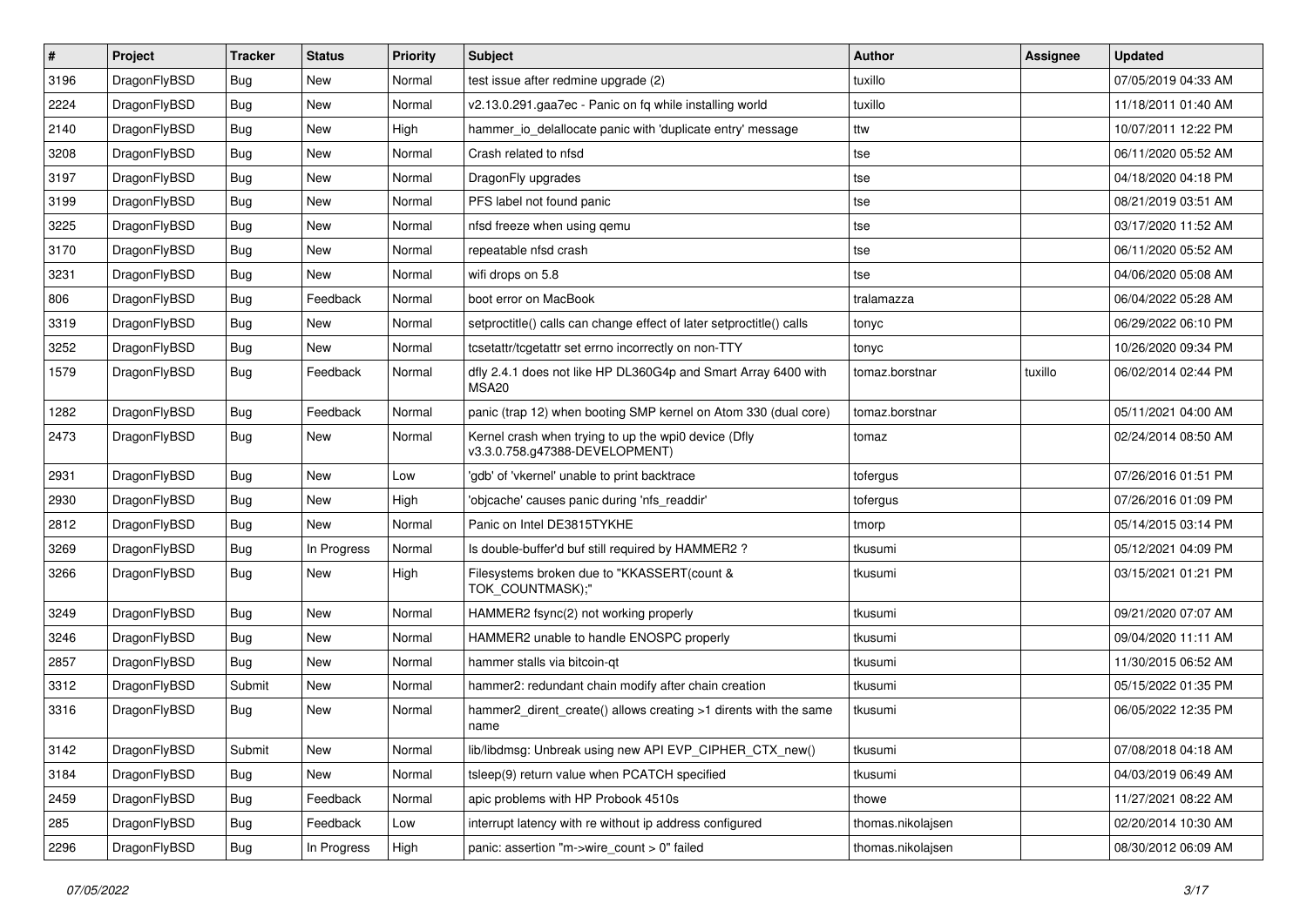| $\pmb{\#}$ | Project      | <b>Tracker</b> | <b>Status</b> | <b>Priority</b> | Subject                                                                                                  | <b>Author</b>     | <b>Assignee</b> | <b>Updated</b>      |
|------------|--------------|----------------|---------------|-----------------|----------------------------------------------------------------------------------------------------------|-------------------|-----------------|---------------------|
| 1984       | DragonFlyBSD | Bug            | New           | Normal          | hammer mount fails after crash - HAMMER: FIFO record bad head<br>signature                               | thomas.nikolajsen |                 | 03/08/2011 06:57 PM |
| 2609       | DragonFlyBSD | Bug            | New           | Normal          | master: panic: assertion<br>"LWKT TOKEN HELD ANY(vm object token(object))" failed in<br>swp_pager_lookup | thomas.nikolajsen |                 | 11/28/2013 11:36 AM |
| 2436       | DragonFlyBSD | Bug            | New           | Normal          | panic: assertion "lp->lwp_qcpu == dd->cpuid" failed in<br>dfly_acquire_curproc                           | thomas.nikolajsen |                 | 01/23/2013 11:07 AM |
| 1127       | DragonFlyBSD | <b>Bug</b>     | Feedback      | Low             | cdrom drive not detected                                                                                 | tgr               | corecode        | 01/15/2015 08:55 AM |
| 3113       | DragonFlyBSD | <b>Bug</b>     | In Progress   | Urgent          | Booting vKernel fails due being out of swap space                                                        | tcullen           |                 | 05/11/2021 04:14 AM |
| 3135       | DragonFlyBSD | Submit         | New           | Normal          | Add EVFILT_RECV and EVFILT_SEND                                                                          | tautolog          |                 | 05/25/2018 09:59 PM |
| 2921       | DragonFlyBSD | Submit         | New           | Normal          | Allow moused to accept userland mouse events                                                             | tautolog          |                 | 05/11/2021 04:08 AM |
| 3036       | DragonFlyBSD | Bug            | New           | Normal          | panic in icmp redirect start() ASSERT IN NETISR(0)                                                       | tautolog          |                 | 05/11/2017 07:27 PM |
| 3205       | DragonFlyBSD | Bug            | Feedback      | High            | Go compiler net test failing                                                                             | t_dfbsd           | tuxillo         | 05/10/2021 02:45 AM |
| 2915       | DragonFlyBSD | <b>Bug</b>     | New           | High            | Hammer mirror-copy problem                                                                               | dfbsd             |                 | 08/25/2016 05:28 AM |
| 3217       | DragonFlyBSD | Bug            | <b>New</b>    | Normal          | rescue tools: make install fails if rescue folder doesn't exist                                          | dfbsd             |                 | 11/27/2019 08:16 PM |
| 243        | DragonFlyBSD | Bug            | Feedback      | Normal          | weird behavior in the shell                                                                              | swildner          |                 | 05/31/2022 02:51 PM |
| 1907       | DragonFlyBSD | Bug            | <b>New</b>    | Normal          | Hammer crash in hammer_flusher_flush()                                                                   | swildner          |                 | 11/11/2010 05:07 AM |
| 2509       | DragonFlyBSD | Bug            | <b>New</b>    | Normal          | Redefinition of DIRBLKSIZ in restore(8)                                                                  | swildner          |                 | 06/04/2022 04:40 AM |
| 1913       | DragonFlyBSD | Bug            | New           | Normal          | panic: assertion: ip->flush_state != HAMMER_FST_FLUSH in<br>hammer_flush_inode_core                      | swildner          |                 | 11/20/2010 05:27 PM |
| 2082       | DragonFlyBSD | <b>Bug</b>     | <b>New</b>    | Normal          | dfbsd 2.10.1 amd64 - mc port build error with 'bmake bin-install'                                        | sun-doctor        |                 | 05/25/2011 07:18 PM |
| 2020       | DragonFlyBSD | Bug            | <b>New</b>    | Low             | Port brcm80211 driver from Linux to DragonFly BSD                                                        | studer            |                 | 03/05/2011 10:54 PM |
| 2004       | DragonFlyBSD | Bug            | <b>New</b>    | Normal          | LWKT_WAIT_IPIQ panic                                                                                     | steve             |                 | 03/08/2011 05:46 PM |
| 2055       | DragonFlyBSD | Bug            | New           | Normal          | $ssh + IPV6 + bridge \Rightarrow connection freezes$                                                     | steve             |                 | 04/24/2011 07:13 PM |
| 3129       | DragonFlyBSD | Bug            | <b>New</b>    | High            | Kernel panic with 5.2.0 on A2SDi-4C-HLN4F                                                                | stateless         |                 | 04/24/2018 12:50 AM |
| 2587       | DragonFlyBSD | Bug            | <b>New</b>    | Normal          | SATA DVD writer not detected by DragonFly                                                                | srussell          |                 | 09/04/2020 08:55 AM |
| 2077       | DragonFlyBSD | Bug            | New           | Normal          | USB devices conflicting                                                                                  | srussell          |                 | 05/17/2011 05:12 PM |
| 2586       | DragonFlyBSD | Bug            | <b>New</b>    | Normal          | pf: "modulate" state seems problematic                                                                   | srussell          |                 | 09/25/2013 07:36 PM |
| 2936       | DragonFlyBSD | Bug            | New           | Normal          | loader.efi crashes while loading kernel                                                                  | spaceille         |                 | 08/20/2016 06:17 AM |
| 1964       | DragonFlyBSD | Bug            | New           | Normal          | iwn (panic assertion : wlan_assert_serialized)                                                           | sjmm.ptr          | josepht         | 02/01/2011 12:57 PM |
| 1302       | DragonFlyBSD | <b>Bug</b>     | In Progress   | Normal          | Checkpoint regression?                                                                                   | sjg               | sjg             | 07/10/2013 05:22 PM |
| 1786       | DragonFlyBSD | <b>Bug</b>     | New           | Normal          | Calling NULL function pointer initiates panic loop                                                       | sjg               |                 | 10/11/2010 05:28 PM |
| 2061       | DragonFlyBSD | Bug            | New           | Normal          | USB keyboard boot panic                                                                                  | sjg               |                 | 05/04/2012 12:20 AM |
| 2141       | DragonFlyBSD | <b>Bug</b>     | New           | Urgent          | loader and/or documentation broken                                                                       | sjg               |                 | 01/20/2012 10:51 AM |
| 1961       | DragonFlyBSD | Bug            | New           | Normal          | Can't create dump from DDB                                                                               | shamaz            |                 | 01/29/2011 09:02 PM |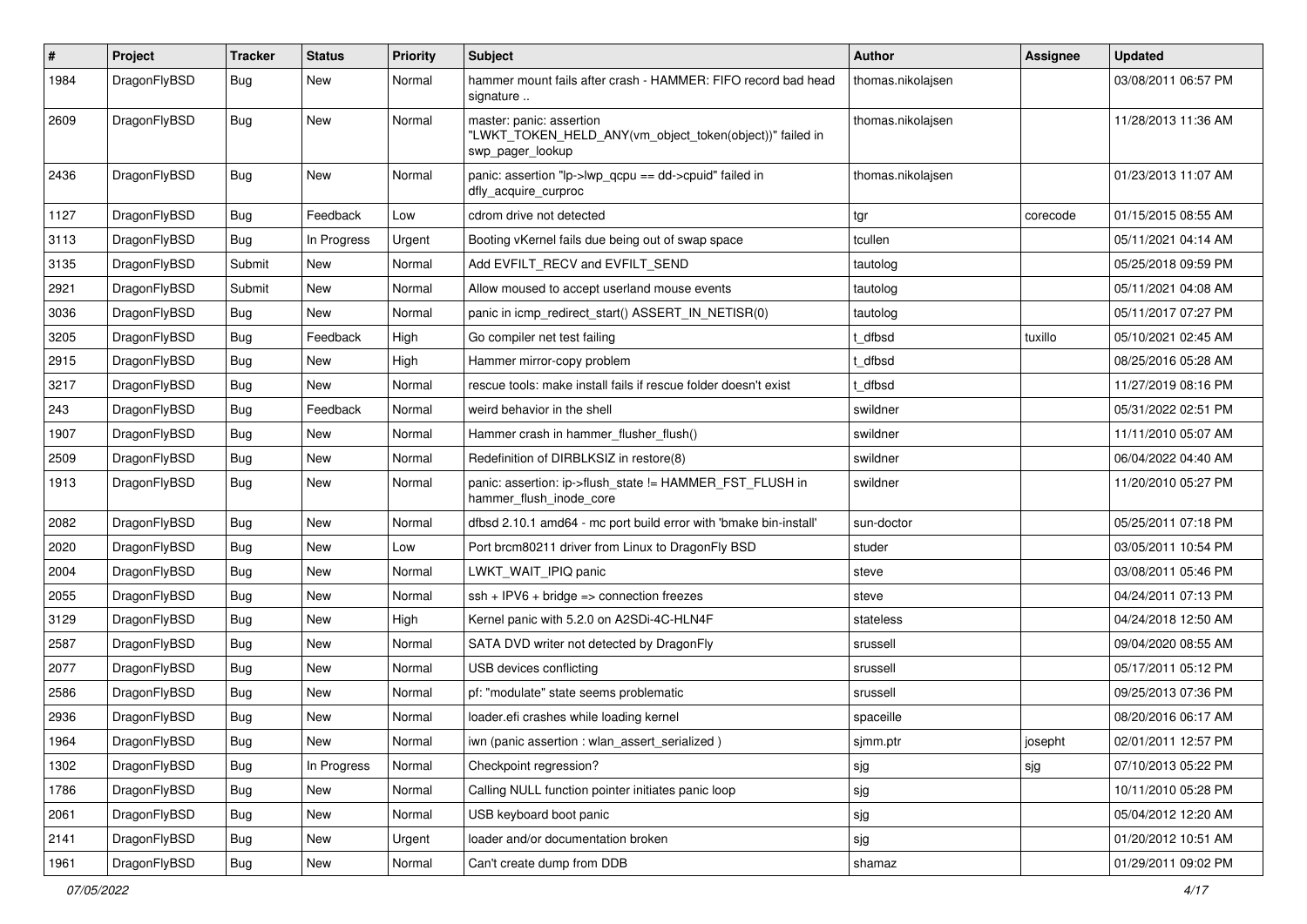| $\sharp$ | Project      | <b>Tracker</b> | <b>Status</b> | <b>Priority</b> | Subject                                                                                         | Author     | Assignee | <b>Updated</b>      |
|----------|--------------|----------------|---------------|-----------------|-------------------------------------------------------------------------------------------------|------------|----------|---------------------|
| 2863     | DragonFlyBSD | Bug            | New           | Normal          | HAMMER synch tid is zero                                                                        | shamaz     |          | 12/12/2015 11:24 PM |
| 2891     | DragonFlyBSD | <b>Bug</b>     | New           | Normal          | Kernel panic in IEEE802.11 related code                                                         | shamaz     |          | 05/29/2016 05:49 PM |
| 1884     | DragonFlyBSD | <b>Bug</b>     | New           | Normal          | System completely freezes while listening music (devbuf: malloc<br>limit exceeded)              | shamaz     |          | 01/24/2011 05:00 PM |
| 2820     | DragonFlyBSD | Bug            | <b>New</b>    | Normal          | TP-Link USB Wi-Fi adapter cannot be reattached to the system                                    | shamaz     |          | 05/22/2015 09:45 PM |
| 1935     | DragonFlyBSD | <b>Bug</b>     | New           | Normal          | mouse does not work after switching between x and console                                       | shamaz     |          | 12/13/2010 10:06 AM |
| 2124     | DragonFlyBSD | Bug            | New           | Normal          | getty repeating too quickly on port /dev/ttyv0                                                  | sgeorge.ml |          | 09/01/2011 04:28 AM |
| 2347     | DragonFlyBSD | Bug            | Feedback      | High            | Hammer PFSes destroy does not give back full space allocated to<br><b>PFS</b>                   | sgeorge    |          | 07/19/2012 01:11 AM |
| 2396     | DragonFlyBSD | <b>Bug</b>     | Feedback      | High            | Latest 3.1 development version core dumps while destroying master<br><b>PFS</b>                 | sgeorge    |          | 01/23/2013 04:10 PM |
| 3160     | DragonFlyBSD | Submit         | In Progress   | Normal          | State the implementation difference in pkill/pgrep manual                                       | sevan      | tuxillo  | 06/03/2022 05:15 PM |
| 2933     | DragonFlyBSD | Submit         | <b>New</b>    | Normal          | Remove unix domain socket support from cat(1)                                                   | sevan      |          | 08/01/2016 08:10 PM |
| 2924     | DragonFlyBSD | Bug            | New           | Normal          | cat -v fails to tag characters in extended table with M- prefix with<br>some locales            | sevan      |          | 07/11/2016 07:18 AM |
| 2100     | DragonFlyBSD | Bug            | Feedback      | Normal          | devfs related panic                                                                             | sepherosa  | alexh    | 07/10/2011 02:29 PM |
| 2042     | DragonFlyBSD | Bug            | <b>New</b>    | Normal          | kernel panic, when run boot0cfg                                                                 | sepherosa  |          | 05/31/2022 03:01 PM |
| 1944     | DragonFlyBSD | Bug            | New           | Normal          | panic: backing_object 0xdea7b258 was somehow re-referenced<br>during collapse!                  | sepherosa  |          | 12/27/2010 02:06 AM |
| 2123     | DragonFlyBSD | <b>Bug</b>     | <b>New</b>    | Normal          | hammer is losing files                                                                          | schmir     |          | 08/30/2011 07:56 PM |
| 3047     | DragonFlyBSD | Bug            | <b>New</b>    | Normal          | <b>HAMMER</b> critical write error                                                              | samuel     |          | 06/19/2019 09:50 AM |
| 2549     | DragonFlyBSD | Bug            | In Progress   | Normal          | netgraph7: Kernel page fault.                                                                   | russiane39 | nant     | 05/10/2013 11:20 PM |
| 2316     | DragonFlyBSD | <b>Bug</b>     | New           | Normal          | Ungraceful invalid password handling for adding a new user in the<br>installer                  | rune       |          | 04/27/2012 11:23 PM |
| 1580     | DragonFlyBSD | Bug            | Feedback      | Normal          | Panic (Fatal trap 12: page fault while in kernel mode) while playing<br>with pf and netif names | rumcic     |          | 12/21/2018 01:21 AM |
| 1250     | DragonFlyBSD | Bug            | Feedback      | Normal          | Panic upon plugging an USB flash drive into the machine                                         | rumcic     |          | 03/10/2013 05:17 AM |
| 1249     | DragonFlyBSD | <b>Bug</b>     | Feedback      | Normal          | panic: ffs_vfree: freeing free inode                                                            | rumcic     |          | 03/10/2013 05:13 AM |
| 1489     | DragonFlyBSD | Bug            | Feedback      | Normal          | panic: ufs_dirbad: bad dir                                                                      | rumcic     |          | 03/10/2013 04:34 AM |
| 998      | DragonFlyBSD | Bug            | In Progress   | Normal          | Unconfiguring a vn while it is mounted                                                          | rumcic     | tuxillo  | 05/11/2021 04:00 AM |
| 1218     | DragonFlyBSD | Bug            | In Progress   | Normal          | panic: assertion: error == 0 in hammer_start_transaction                                        | rumcic     |          | 05/11/2021 04:00 AM |
| 2423     | DragonFlyBSD | <b>Bug</b>     | New           | Urgent          | After multiple panics/locks, hitting KKASSERT in<br>hammer_init_cursor                          | rumcic     |          | 09/18/2012 02:28 AM |
| 1975     | DragonFlyBSD | <b>Bug</b>     | New           | Normal          | Applications seg fault in select() and poll()                                                   | rumcic     |          | 05/31/2022 02:58 PM |
| 2072     | DragonFlyBSD | Bug            | New           | Normal          | Fatal trap 12: stopped at lwkt_send_ipiq3                                                       | rumcic     |          | 05/17/2011 04:12 AM |
| 1192     | DragonFlyBSD | Submit         | New           | Normal          | KKASSERTs in sys/kern/uipc_{msg,socket}.c are too strict                                        | rumcic     |          | 05/11/2021 04:07 AM |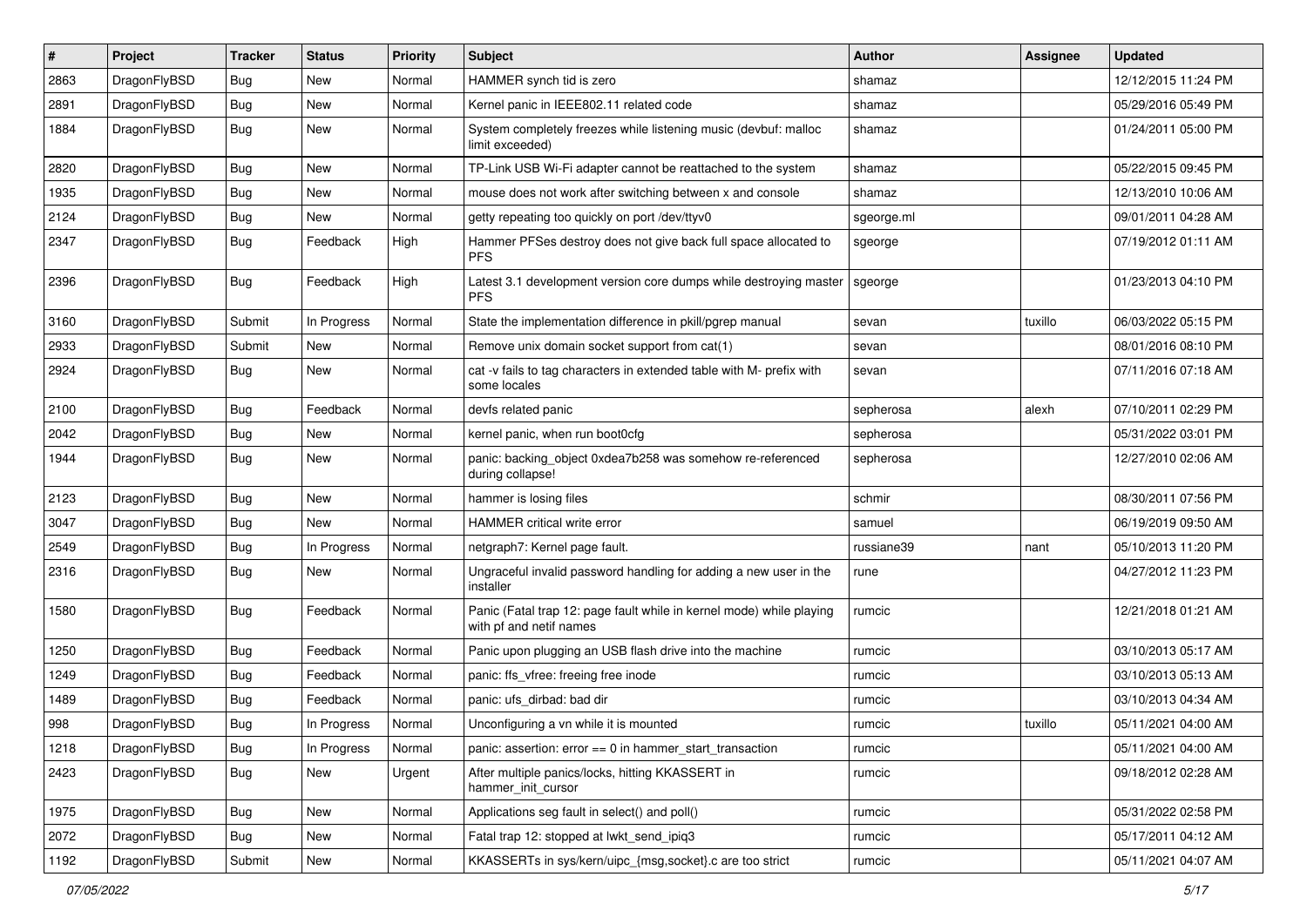| #    | Project      | <b>Tracker</b> | <b>Status</b> | <b>Priority</b> | Subject                                                                                                                                                                                           | Author       | Assignee | <b>Updated</b>      |
|------|--------------|----------------|---------------|-----------------|---------------------------------------------------------------------------------------------------------------------------------------------------------------------------------------------------|--------------|----------|---------------------|
| 1873 | DragonFlyBSD | <b>Bug</b>     | <b>New</b>    | Normal          | Panic upon usb mouse detach and reattaching                                                                                                                                                       | rumcic       |          | 02/01/2011 09:53 AM |
| 1874 | DragonFlyBSD | Bug            | <b>New</b>    | Normal          | mpd listening on all IPs, accepting only on one                                                                                                                                                   | rumcic       |          | 05/08/2011 01:01 PM |
| 2080 | DragonFlyBSD | <b>Bug</b>     | New           | Normal          | panic: lockmgr thrd_sleep: called from interrupt, ipi, or hard code<br>section                                                                                                                    | rumcic       |          | 05/30/2011 05:06 PM |
| 2887 | DragonFlyBSD | Bug            | New           | Low             | Missing extattr_namespace_to_string and<br>extattr_string_to_namespace functions                                                                                                                  | rubenk       |          | 02/06/2016 05:09 AM |
| 3141 | DragonFlyBSD | <b>Bug</b>     | <b>New</b>    | Normal          | dhclient blocks boot process                                                                                                                                                                      | rowo         |          | 12/16/2018 11:01 AM |
| 2738 | DragonFlyBSD | <b>Bug</b>     | New           | Normal          | Hammer: Strange behavior when trying to recover old version of<br>moved file                                                                                                                      | roland       |          | 11/20/2014 08:02 AM |
| 2626 | DragonFlyBSD | <b>Bug</b>     | New           | Normal          | iwn driver drops with error: "firmware error 'iwn_intr: fatal firmware<br>error"                                                                                                                  | rodyaj       |          | 01/09/2014 05:50 AM |
| 600  | DragonFlyBSD | <b>Bug</b>     | New           | Low             | /sys/libkern/karc4random                                                                                                                                                                          | robin carey5 | profmakx | 01/19/2015 03:07 AM |
| 2138 | DragonFlyBSD | Bug            | New           | Normal          | > 100% CPU usage                                                                                                                                                                                  | robin.carey1 |          | 09/26/2011 12:20 PM |
| 2430 | DragonFlyBSD | <b>Bug</b>     | New           | Normal          | Alternate Password Hash method                                                                                                                                                                    | robin.carey1 |          | 10/07/2012 06:28 AM |
| 1836 | DragonFlyBSD | <b>Bug</b>     | New           | Normal          | Incorrect TCP checksum show up in tcpdump                                                                                                                                                         | robgar1      |          | 05/15/2022 11:22 AM |
| 2822 | DragonFlyBSD | Bug            | New           | Normal          | USB 3.0 stick throws "reading primary partition table: error<br>accessing offset 000[] for 152" error, while the stick works on any<br>other OS I tested                                          | revuwa       | profmakx | 06/29/2015 05:56 AM |
| 2675 | DragonFlyBSD | <b>Bug</b>     | New           | Low             | Ultimate N WiFi Link 5300 get iwn intr: fatal firmware error on 5GHz                                                                                                                              | revuwa       |          | 05/11/2021 04:07 AM |
| 3313 | DragonFlyBSD | <b>Bug</b>     | New           | Normal          | Can't boot from my live USB at all. The kernel loading process<br>hangs.                                                                                                                          | rempas       |          | 06/03/2022 12:16 AM |
| 1560 | DragonFlyBSD | <b>Bug</b>     | Feedback      | Normal          | Unable to modify partition table on ThinkPad T61p during install                                                                                                                                  | rehsack      |          | 01/15/2015 08:57 AM |
| 2371 | DragonFlyBSD | <b>Bug</b>     | New           | Normal          | Timezone problem with America/Sao Paulo                                                                                                                                                           | raitech      |          | 05/17/2012 01:42 PM |
| 1876 | DragonFlyBSD | <b>Bug</b>     | New           | Normal          | devfs in $ ail + logging$ out from console(ttyv1+) -> panic                                                                                                                                       | qhwt.dfly    | tuxillo  | 05/31/2022 03:24 PM |
| 1942 | DragonFlyBSD | <b>Bug</b>     | New           | Normal          | locking against myself in getcacheblk()?                                                                                                                                                          | qhwt.dfly    |          | 05/31/2022 02:15 PM |
| 1917 | DragonFlyBSD | <b>Bug</b>     | New           | Normal          | panic: assertion: (RB_EMPTY(&ip->rec_tree) && (ip->flags &<br>HAMMER_INODE_XDIRTY) == 0)    (!RB_EMPTY(&ip->rec_tree)<br>&& (ip->flags & HAMMER_INODE_XDIRTY) != 0) in<br>hammer_flush_inode_done | qhwt.dfly    |          | 11/24/2010 03:23 AM |
| 570  | DragonFlyBSD | <b>Bug</b>     | Feedback      | Normal          | 1.8.x: ACPI problems                                                                                                                                                                              | qhwt+dfly    |          | 06/02/2014 03:45 AM |
| 1577 | DragonFlyBSD | <b>Bug</b>     | Feedback      | Normal          | panic: assertion: leaf->base.obj id == ip->obj id in<br>hammer_ip_delete_range                                                                                                                    | qhwt+dfly    |          | 05/11/2021 04:01 AM |
| 1387 | DragonFlyBSD | <b>Bug</b>     | Feedback      | Normal          | zero-size malloc and ps: kvm getprocs: Bad address                                                                                                                                                | qhwt+dfly    |          | 05/11/2021 04:00 AM |
| 1368 | DragonFlyBSD | <b>Bug</b>     | In Progress   | Normal          | suspend signal race?                                                                                                                                                                              | qhwt+dfly    |          | 05/11/2021 03:51 AM |
| 1101 | DragonFlyBSD | <b>Bug</b>     | Feedback      | Normal          | ohci related panic                                                                                                                                                                                | polachok     |          | 05/11/2021 04:00 AM |
| 3245 | DragonFlyBSD | <b>Bug</b>     | New           | Normal          | panic: free: guard1x fail, i915 load from loader.conf                                                                                                                                             | polachok     |          | 08/21/2020 10:36 AM |
| 2496 | DragonFlyBSD | i Bug          | New           | Normal          | NTFS malloc limit exceeded                                                                                                                                                                        | plasmob      | tuxillo  | 02/19/2013 08:47 AM |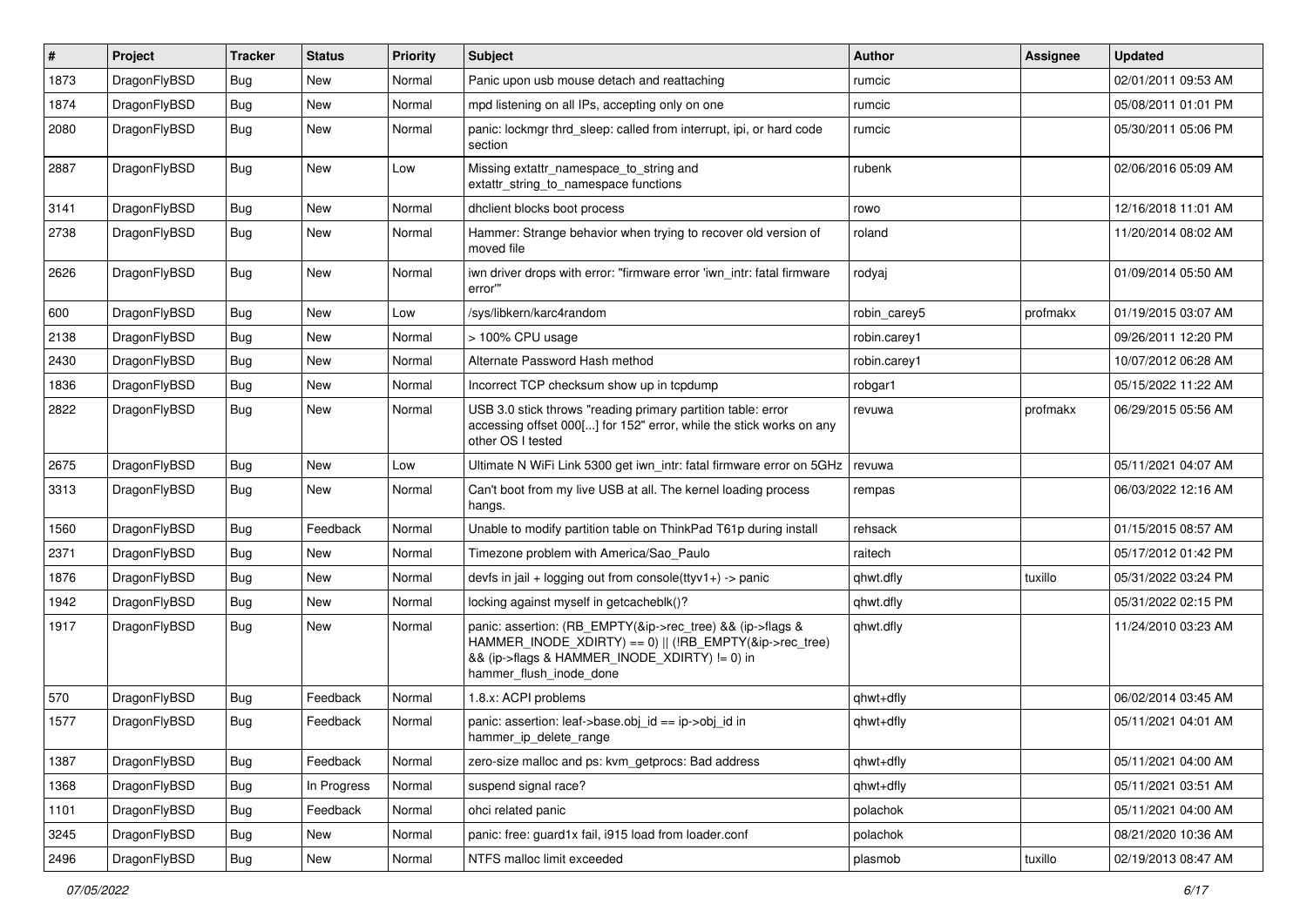| $\sharp$ | Project      | <b>Tracker</b> | <b>Status</b> | <b>Priority</b> | Subject                                                                                                        | Author   | Assignee | <b>Updated</b>      |
|----------|--------------|----------------|---------------|-----------------|----------------------------------------------------------------------------------------------------------------|----------|----------|---------------------|
| 3298     | DragonFlyBSD | Bug            | New           | Normal          | Running "w" and having logged in via XDM through VNC, "w" prints<br>an extra error message                     | piecuch  |          | 10/25/2021 09:16 AM |
| 3302     | DragonFlyBSD | Bug            | <b>New</b>    | Normal          | Will not boot on System76 Lemur Pro (lemp10)                                                                   | piecuch  |          | 11/03/2021 10:21 AM |
| 3238     | DragonFlyBSD | <b>Bug</b>     | New           | Normal          | race conditions when printing from vkernel console                                                             | piecuch  |          | 05/19/2020 02:50 PM |
| 3239     | DragonFlyBSD | Bug            | <b>New</b>    | Normal          | unable to SIGKILL glitched emacs                                                                               | piecuch  |          | 05/26/2020 03:30 AM |
| 2816     | DragonFlyBSD | <b>Bug</b>     | <b>New</b>    | Normal          | A multitasking process being debugged can get stuck                                                            | phma     |          | 05/19/2015 03:57 AM |
| 2611     | DragonFlyBSD | <b>Bug</b>     | <b>New</b>    | Normal          | Change in IP address results in network not working                                                            | phma     |          | 12/05/2013 07:55 PM |
| 3247     | DragonFlyBSD | <b>Bug</b>     | New           | Normal          | Kernel panic doing nothing much                                                                                | phma     |          | 09/12/2020 11:40 PM |
| 2311     | DragonFlyBSD | <b>Bug</b>     | New           | Normal          | Xorg crash having something to do with drm                                                                     | phma     |          | 02/22/2012 09:59 AM |
| 2306     | DragonFlyBSD | Bug            | <b>New</b>    | Normal          | a crash starts the kernel debugger in text mode, but just reboots in X                                         | phma     |          | 02/11/2012 08:02 PM |
| 2389     | DragonFlyBSD | <b>Bug</b>     | New           | Normal          | computer crashed while listing processes                                                                       | phma     |          | 06/18/2012 02:49 PM |
| 2547     | DragonFlyBSD | <b>Bug</b>     | New           | High            | crashed while doing a dry run of pkg_rolling-replace                                                           | phma     |          | 04/18/2013 10:40 PM |
| 2387     | DragonFlyBSD | <b>Bug</b>     | New           | Normal          | hammer ignores -t during dedup                                                                                 | phma     |          | 06/17/2012 12:30 PM |
| 2552     | DragonFlyBSD | <b>Bug</b>     | New           | Low             | hammer recovery should indicate progress                                                                       | phma     |          | 05/03/2013 12:13 AM |
| 1559     | DragonFlyBSD | <b>Bug</b>     | New           | Normal          | kernel trap                                                                                                    | phma     |          | 11/27/2021 08:43 AM |
| 2331     | DragonFlyBSD | <b>Bug</b>     | New           | Normal          | reading mouse mode from unopen file descriptor hangs mouse<br>driver                                           | phma     |          | 03/14/2012 09:43 AM |
| 2557     | DragonFlyBSD | <b>Bug</b>     | <b>New</b>    | Normal          | stock 3.4.1 kernel halts during booting if dm and dm_target_crypt<br>are loaded and RAID controller is present | phma     |          | 05/12/2013 10:38 PM |
| 1990     | DragonFlyBSD | Bug            | New           | Normal          | /mnt too large to mount                                                                                        | peur.neu |          | 02/16/2011 11:24 PM |
| 1951     | DragonFlyBSD | <b>Bug</b>     | New           | Normal          | dma timeouts at phyaddr on a good hdd                                                                          | peur.neu |          | 01/04/2011 07:12 AM |
| 1943     | DragonFlyBSD | <b>Bug</b>     | New           | Normal          | hammer assertion panic                                                                                         | peter    |          | 12/27/2010 12:45 AM |
| 3226     | DragonFlyBSD | <b>Bug</b>     | <b>New</b>    | Normal          | Xorg freezes in vm: thread stuck in "objtrm1"                                                                  | peeter   |          | 04/08/2020 02:10 AM |
| 2970     | DragonFlyBSD | <b>Bug</b>     | <b>New</b>    | Normal          | kernel 4.7: "Is -I" causes panic on UDF filesystem: "bgetvp -<br>overlapping buffer"                           | peeter   |          | 12/21/2016 02:46 AM |
| 599      | DragonFlyBSD | Bug            | <b>New</b>    | Urgent          | 1.9.0 reproducable panic                                                                                       | pavalos  |          | 12/22/2010 01:08 AM |
| 2898     | DragonFlyBSD | <b>Bug</b>     | New           | Normal          | HAMMER panic                                                                                                   | pavalos  |          | 11/03/2018 07:05 AM |
| 2526     | DragonFlyBSD | <b>Bug</b>     | <b>New</b>    | Normal          | hammer cleanup doesn't run on first day of DST                                                                 | pavalos  |          | 10/18/2016 05:28 PM |
| 1946     | DragonFlyBSD | <b>Bug</b>     | New           | Normal          | ieee80211 panic                                                                                                | pavalos  | josepht  | 01/27/2011 06:00 PM |
| 1949     | DragonFlyBSD | <b>Bug</b>     | New           | Normal          | iwn panic                                                                                                      | pavalos  |          | 01/30/2011 03:21 AM |
| 2008     | DragonFlyBSD | <b>Bug</b>     | New           | Normal          | lwkt_setcpu_remote: td->td_flags 00800621 console flood                                                        | pavalos  |          | 03/06/2011 09:37 PM |
| 2099     | DragonFlyBSD | <b>Bug</b>     | New           | Normal          | page fault panic in vm system                                                                                  | pavalos  |          | 07/10/2011 08:51 AM |
| 1769     | DragonFlyBSD | <b>Bug</b>     | New           | Normal          | panic: assertion: _tp->tt_msg->tt_cpuid == mycpuid in<br>tcp_callout_active                                    | pavalos  | sjg      | 05/15/2022 11:07 AM |
| 2048     | DragonFlyBSD | Bug            | New           | Normal          | panic: ffs_sync: rofs mod                                                                                      | pavalos  |          | 04/12/2011 05:45 AM |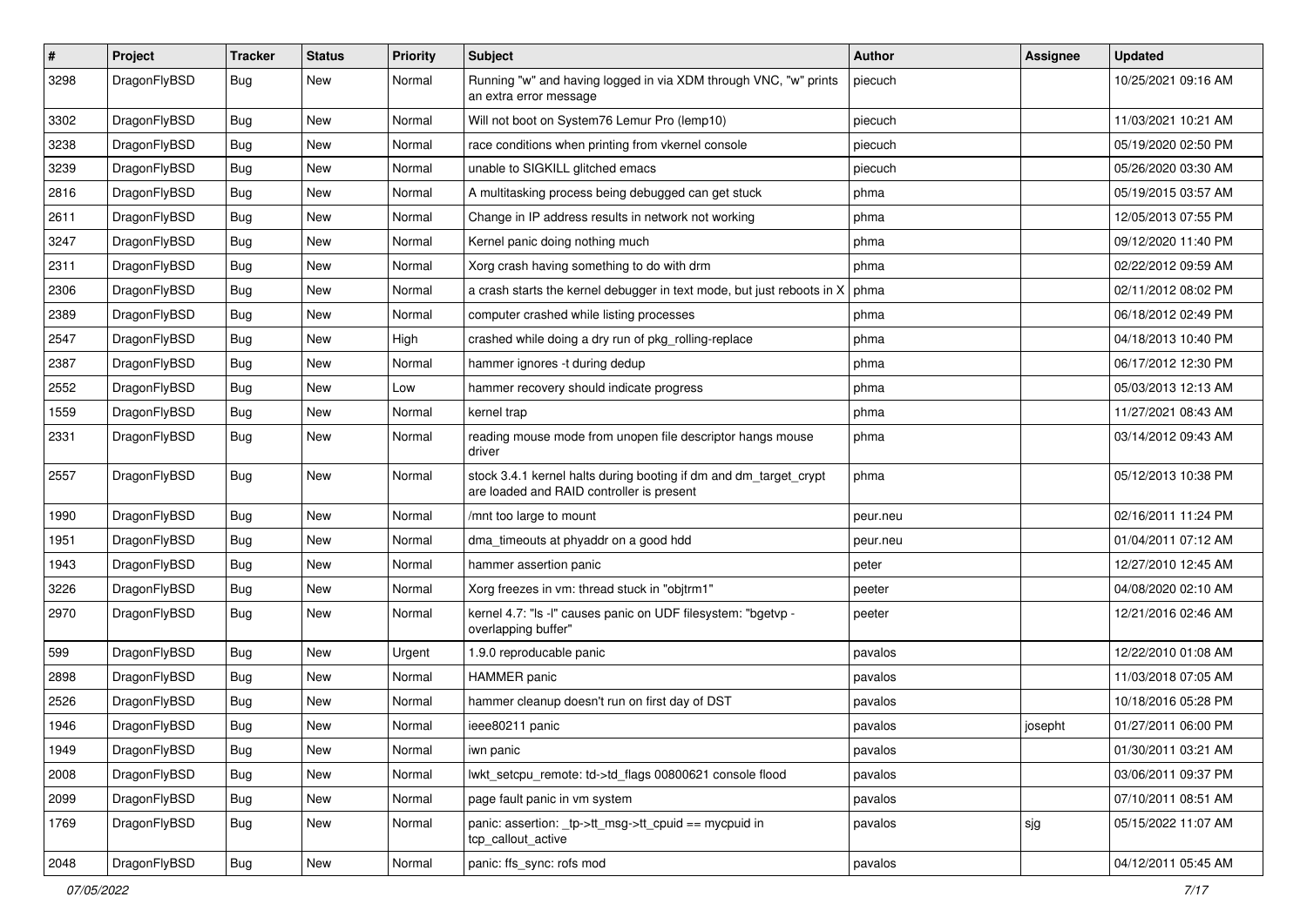| ∦    | Project      | <b>Tracker</b> | <b>Status</b> | <b>Priority</b> | Subject                                                                                                            | <b>Author</b>          | Assignee  | <b>Updated</b>      |
|------|--------------|----------------|---------------|-----------------|--------------------------------------------------------------------------------------------------------------------|------------------------|-----------|---------------------|
| 1969 | DragonFlyBSD | Bug            | <b>New</b>    | Normal          | pf-related network problem                                                                                         | pavalos                | lentferj  | 02/01/2011 06:57 PM |
| 2199 | DragonFlyBSD | <b>Bug</b>     | <b>New</b>    | Normal          | screen segfaults if utmpx isn't present                                                                            | pavalos                |           | 11/15/2011 10:52 PM |
| 2248 | DragonFlyBSD | <b>Bug</b>     | <b>New</b>    | Normal          | sysctl panic                                                                                                       | pavalos                |           | 11/23/2011 06:23 PM |
| 2117 | DragonFlyBSD | Bug            | <b>New</b>    | High            | ACPI and/or bce(4) problem with 2.11.0.673.g0d557 on HP DL380<br>G6                                                | pauska                 |           | 08/22/2011 10:15 AM |
| 2874 | DragonFlyBSD | <b>Bug</b>     | New           | Normal          | make world DESTDIR=/emptydir fails                                                                                 | pascii                 |           | 12/25/2015 07:04 AM |
| 3107 | DragonFlyBSD | Bug            | New           | Low             | ACPI interrupt storm when loading i915 on Lenovo T460                                                              | oyvinht                |           | 07/15/2020 07:01 AM |
| 3152 | DragonFlyBSD | <b>Bug</b>     | Feedback      | Normal          | Console's size in ttyv0 and single user mode is sticking to 80x25,<br>while ttyv1 can make use of the whole screen | overtime               |           | 02/24/2019 01:08 AM |
| 2799 | DragonFlyBSD | <b>Bug</b>     | <b>New</b>    | Normal          | Fatal trap 12 caused by moused(8) -p /dev/cual0                                                                    | opvalues               |           | 03/04/2015 11:01 PM |
| 2802 | DragonFlyBSD | <b>Bug</b>     | <b>New</b>    | Normal          | USB Wifi urtwn0 crash from cd boot                                                                                 | opvalues               |           | 03/10/2015 01:07 AM |
| 3051 | DragonFlyBSD | Bug            | <b>New</b>    | Normal          | panic DragonFly v4.8.1-RELEASE by mounting a malformed NTFS<br>image [12.000]                                      | open.source@ribose.com |           | 08/14/2017 03:20 AM |
| 3052 | DragonFlyBSD | <b>Bug</b>     | New           | Normal          | panic DragonFly v4.8.1-RELEASE by mounting a malformed NTFS<br>image [64.000]                                      | open.source@ribose.com |           | 08/14/2017 03:22 AM |
| 3049 | DragonFlyBSD | Bug            | New           | Normal          | panic DragonFly v4.8.1-RELEASE by mounting a malformed<br>msdosfs image [12.128]                                   | open.source@ribose.com |           | 08/14/2017 02:53 AM |
| 2622 | DragonFlyBSD | Bug            | <b>New</b>    | Normal          | VAIO FIT15E fn keys support                                                                                        | nonsolosoft            |           | 12/31/2013 01:31 AM |
| 2621 | DragonFlyBSD | <b>Bug</b>     | <b>New</b>    | Normal          | core dump using cdrom                                                                                              | nonsolosoft            |           | 12/27/2013 12:43 AM |
| 2182 | DragonFlyBSD | Bug            | <b>New</b>    | Normal          | if msk PHY FIFO underrun/overflow                                                                                  | nonsolosoft            |           | 09/03/2012 06:39 AM |
| 1193 | DragonFlyBSD | Bug            | <b>New</b>    | Normal          | kernel doesn't recognize cdrom drive                                                                               | nonsolosoft            |           | 01/25/2014 09:11 PM |
| 2412 | DragonFlyBSD | <b>Bug</b>     | <b>New</b>    | Normal          | wlan0 fails to get address via dhclient                                                                            | nonsolosoft            |           | 08/30/2012 05:55 AM |
| 3215 | DragonFlyBSD | Bug            | <b>New</b>    | Normal          | Hang in tcdrain(3) after write(3)                                                                                  | noloader               |           | 11/25/2019 03:08 PM |
| 2098 | DragonFlyBSD | Submit         | New           | Normal          | [PATCH] correct ath man page example<br>(/usr/src/share/man/man4/ath.4)                                            | nobody                 |           | 11/15/2011 12:27 AM |
| 2958 | DragonFlyBSD | Bug            | Feedback      | Normal          | Hammer FS dies during pruning after massive write load                                                             | neilb                  |           | 10/11/2016 04:20 AM |
| 2957 | DragonFlyBSD | <b>Bug</b>     | Feedback      | Normal          | swapoff -a followed by swapon -a doesn't give your swap back                                                       | neilb                  |           | 10/09/2016 04:17 AM |
| 2104 | DragonFlyBSD | Bug            | <b>New</b>    | Normal          | network configuration seg. fault on install CD                                                                     | navratil               |           | 07/26/2011 07:55 AM |
| 679  | DragonFlyBSD | <b>Bug</b>     | <b>New</b>    | Low             | Netgraph backward compatibility for old *LEN constants                                                             | nant                   | nant      | 02/18/2014 05:45 AM |
| 1144 | DragonFlyBSD | Bug            | Feedback      | Normal          | Incorrect clock under KVM                                                                                          | msylvan                |           | 03/09/2013 01:17 PM |
| 168  | DragonFlyBSD | Bug            | In Progress   | Normal          | Livelocked limit engaged while trying to setup IPW wireless                                                        | mschacht               | sepherosa | 05/11/2021 04:05 AM |
| 3218 | DragonFlyBSD | <b>Bug</b>     | New           | Normal          | Kernel panics are not sent to comconsole when booted over EFI                                                      | mqudsi                 |           | 12/02/2019 08:52 PM |
| 3111 | DragonFlyBSD | <b>Bug</b>     | In Progress   | High            | Mouse lags every second heavily under X11                                                                          | mneumann               |           | 12/12/2017 09:46 PM |
| 3317 | DragonFlyBSD | Bug            | In Progress   | Normal          | Network vtnet0 not working on Hetzner cloud                                                                        | mneumann               |           | 06/18/2022 03:55 AM |
| 3235 | DragonFlyBSD | Bug            | New           | Normal          | Kernel panic in devfs_vnops.c                                                                                      | mneumann               |           | 04/28/2020 07:00 AM |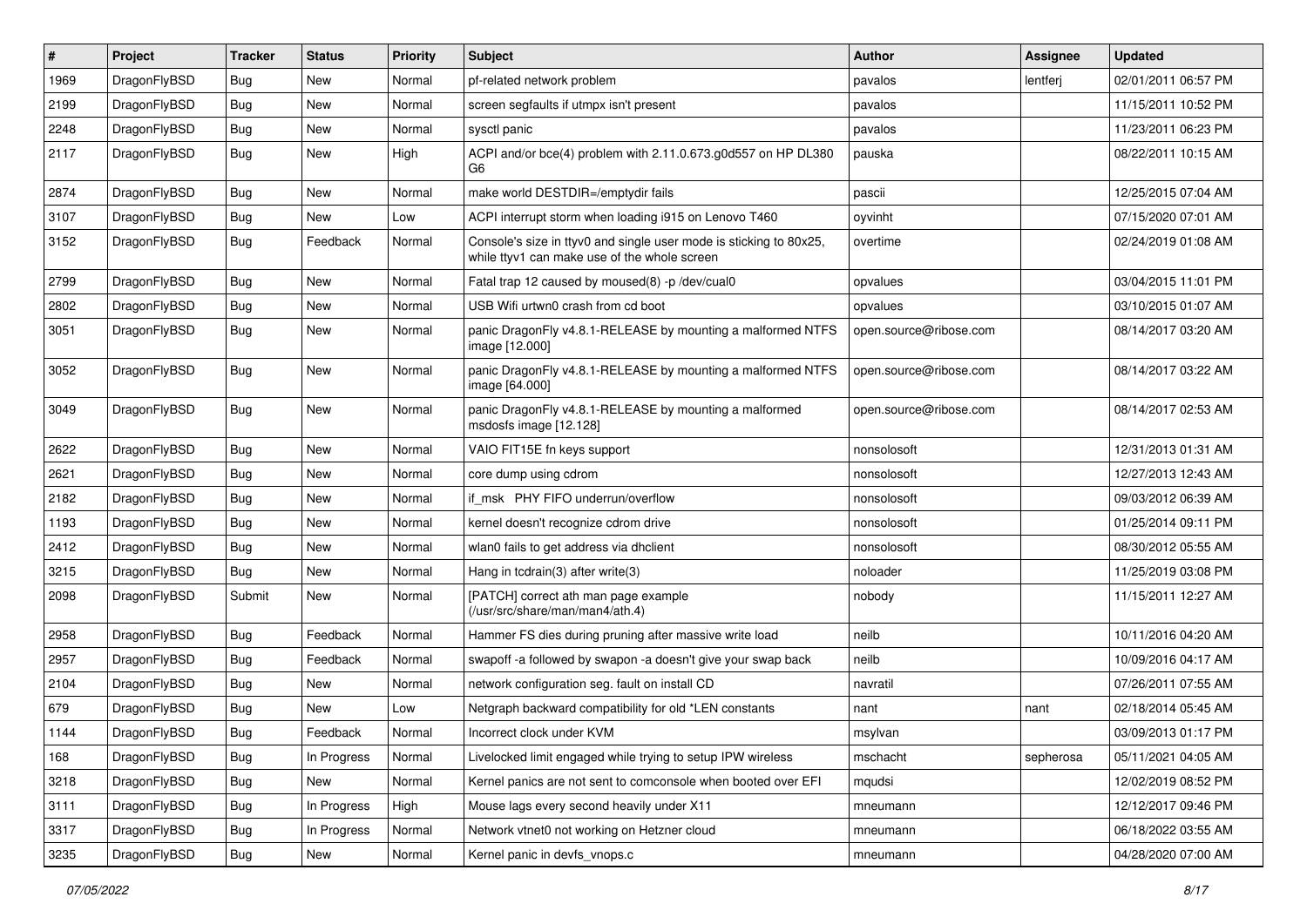| $\sharp$ | Project      | <b>Tracker</b> | <b>Status</b> | <b>Priority</b> | Subject                                                                                                 | <b>Author</b> | Assignee  | <b>Updated</b>      |
|----------|--------------|----------------|---------------|-----------------|---------------------------------------------------------------------------------------------------------|---------------|-----------|---------------------|
| 2881     | DragonFlyBSD | Bug            | New           | Normal          | Pulseaudio hangs/resets system when starting X11                                                        | mneumann      |           | 01/09/2016 03:08 AM |
| 3222     | DragonFlyBSD | Bug            | <b>New</b>    | Normal          | gcc - undefined reference to '__atomic_load' (missing libatomic?)                                       | mneumann      |           | 02/08/2020 02:45 AM |
| 2788     | DragonFlyBSD | Bug            | <b>New</b>    | Normal          | ioctl GSLICEINFO: Not working for vnode slice                                                           | mneumann      |           | 02/12/2015 07:49 AM |
| 2972     | DragonFlyBSD | Bug            | New           | Normal          | ipfw3 "deny to me" does not work correctly                                                              | mneumann      |           | 12/27/2016 12:11 PM |
| 1293     | DragonFlyBSD | Bug            | <b>New</b>    | Normal          | 2.2.1-REL Installer Request                                                                             | mk            | tuxillo   | 05/11/2021 04:00 AM |
| 2644     | DragonFlyBSD | <b>Bug</b>     | Feedback      | Normal          | 3.6.0-REL trap 9 on boot                                                                                | memmerto      |           | 11/27/2021 08:08 AM |
| 2598     | DragonFlyBSD | Bug            | New           | Normal          | i386 via USB Booting                                                                                    | mbzadegan     |           | 10/21/2013 02:28 AM |
| 2067     | DragonFlyBSD | Bug            | New           | Normal          | sound/pcm: "play interrupt timeout, channel dead"                                                       | matthiasr     |           | 05/11/2021 03:55 AM |
| 1860     | DragonFlyBSD | Bug            | Feedback      | Normal          | Panic while creating UFS fs on vn(4) for initrd                                                         | matthias      |           | 02/29/2012 07:16 AM |
| 2809     | DragonFlyBSD | Bug            | New           | Normal          | hammer mirror-stream                                                                                    | masu          |           | 04/10/2015 12:33 AM |
| 3035     | DragonFlyBSD | Bug            | New           | Normal          | panic: assertion "cpu >= 0 && cpu < ncpus" failed in netisr_cpuport<br>at /usr/src/sys/net/netisr2.h:87 | masu          |           | 05/11/2017 01:24 AM |
| 2092     | DragonFlyBSD | Bug            | <b>New</b>    | Normal          | Panic: Bad link elm 0x next->prev != elm                                                                | masterblaster | dillon    | 12/04/2011 12:49 PM |
| 2370     | DragonFlyBSD | <b>Bug</b>     | New           | Normal          | panic: ffs_valloc: dup alloc                                                                            | marino        | vsrinivas | 02/01/2013 09:28 AM |
| 2167     | DragonFlyBSD | Bug            | New           | Normal          | shutdown/reboot fails after uptime msg                                                                  | marino        |           | 11/28/2011 03:01 AM |
| 2531     | DragonFlyBSD | Bug            | <b>New</b>    | Normal          | camcontrol fails to disable APM                                                                         | m.lombardi85  |           | 03/23/2013 12:28 PM |
| 2808     | DragonFlyBSD | <b>Bug</b>     | New           | Normal          | X freeze by switching between X and VT - results in black screen                                        | lukesky333    |           | 05/11/2021 03:55 AM |
| 2434     | DragonFlyBSD | Bug            | New           | Normal          | BTX Halted - Boot fails on USB/GUI                                                                      | lucmv         |           | 10/17/2012 08:12 PM |
| 2565     | DragonFlyBSD | Bug            | New           | Normal          | "ifconfig ix0 up" panic                                                                                 | Itpig402a     |           | 06/03/2013 05:46 AM |
| 3310     | DragonFlyBSD | Bug            | In Progress   | Normal          | NVMM+QEMU fail to boot with UEFI: Mem Assist Failed<br>[gpa=0xfffffff0]                                 | liweitianux   |           | 01/11/2022 03:22 PM |
| 3028     | DragonFlyBSD | Bug            | In Progress   | Normal          | installer: confusion of set/get disk encryption passphrase dialogs                                      | liweitianux   | tuxillo   | 06/03/2022 05:13 PM |
| 2917     | DragonFlyBSD | Bug            | New           | Normal          | da8: reading primary partition table: error accessing offset<br>000000000000 for 512                    | liweitianux   |           | 05/11/2021 08:43 PM |
| 2892     | DragonFlyBSD | Bug            | New           | Normal          | swap_pager:indefinite wait bufferf error                                                                | <b>Ihmwzy</b> |           | 02/21/2016 10:32 PM |
| 2288     | DragonFlyBSD | Bug            | Feedback      | Normal          | Random IO performance loss introduced since January 1st                                                 | lentferj      |           | 01/23/2013 04:21 PM |
| 1916     | DragonFlyBSD | Bug            | New           | Normal          | Constant crashes on x86_64 with UFS                                                                     | lentferj      |           | 11/21/2010 07:40 PM |
| 2421     | DragonFlyBSD | Bug            | New           | High            | Kernel panic: vm_fault: page 0xc0f70000 not busy!                                                       | lentferj      |           | 10/03/2012 08:16 AM |
| 1939     | DragonFlyBSD | Bug            | New           | Normal          | Panic on nightly build and stress test box                                                              | lentferj      |           | 12/18/2010 08:41 AM |
| 2529     | DragonFlyBSD | Bug            | New           | Low             | Sundance network adapter is not detected and attached                                                   | kworr         |           | 03/25/2013 02:29 AM |
| 1727     | DragonFlyBSD | Bug            | Feedback      | Normal          | CD boot panic (2.6.1) (usb?)                                                                            | kiril         |           | 05/15/2022 05:10 AM |
| 2645     | DragonFlyBSD | <b>Bug</b>     | New           | Normal          | panic with dsched fq and ioprio                                                                         | jyoung15      |           | 02/20/2014 07:29 AM |
| 385      | DragonFlyBSD | <b>Bug</b>     | Feedback      | Low             | Mail archive address removal                                                                            | justin        | justin    | 03/09/2013 11:24 AM |
| 2090     | DragonFlyBSD | <b>Bug</b>     | Feedback      | Normal          | snd_hda does not support headphone automute                                                             | justin        |           | 03/29/2012 08:03 PM |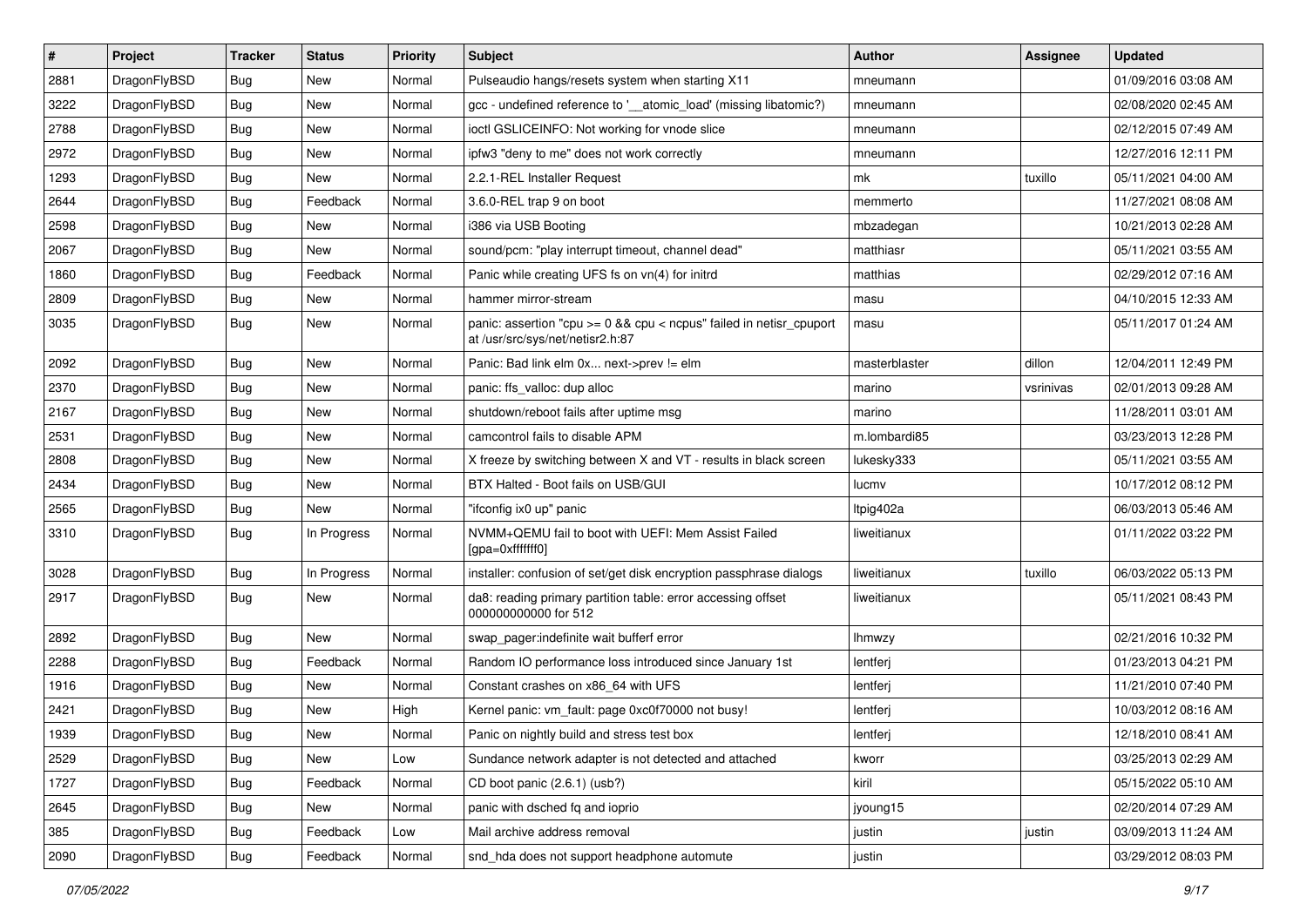| $\pmb{\#}$ | Project      | <b>Tracker</b> | <b>Status</b> | <b>Priority</b> | Subject                                                                                                    | Author          | Assignee  | <b>Updated</b>      |
|------------|--------------|----------------|---------------|-----------------|------------------------------------------------------------------------------------------------------------|-----------------|-----------|---------------------|
| 2444       | DragonFlyBSD | Bug            | <b>New</b>    | Normal          | Crash during Hammer overnight cleanup                                                                      | justin          |           | 11/04/2012 07:58 AM |
| 3228       | DragonFlyBSD | Bug            | <b>New</b>    | Low             | pfi_kif_unref: state refcount <= 0 in dmesg                                                                | justin          |           | 03/05/2021 06:39 AM |
| 2153       | DragonFlyBSD | <b>Bug</b>     | New           | Normal          | Too many unuseful warnings at boot                                                                         | juanfra684      |           | 10/18/2011 10:16 PM |
| 2245       | DragonFlyBSD | Bug            | New           | Normal          | panic: assertion "ref < &td->td_toks_end" failed in lwkt_gettoken at<br>/usr/src/sys/kern/lwkt_token.c:588 | juanfra684      |           | 11/22/2011 07:41 PM |
| 1717       | DragonFlyBSD | <b>Bug</b>     | Feedback      | Normal          | HAMMER panic in hammer cursor down()                                                                       | josepht1        |           | 05/11/2021 04:05 AM |
| 1330       | DragonFlyBSD | <b>Bug</b>     | Feedback      | Normal          | Hammer, usb disk, SYNCHRONIZE CACHE failure                                                                | josepht         |           | 06/02/2014 04:56 AM |
| 1745       | DragonFlyBSD | <b>Bug</b>     | Feedback      | Normal          | kmalloc panic                                                                                              | josepht         |           | 05/11/2021 04:05 AM |
| 2013       | DragonFlyBSD | <b>Bug</b>     | In Progress   | Normal          | oversized DMA request loop                                                                                 | josepht         |           | 05/11/2021 04:06 AM |
| 2568       | DragonFlyBSD | Bug            | New           | Normal          | AHCI panic                                                                                                 | josepht         |           | 06/07/2013 05:52 PM |
| 2391       | DragonFlyBSD | Bug            | In Progress   | Normal          | System lock with ahci and acpi enabled on ATI RS690 chipset with<br>SMB600 sata controller                 | jorisgio        | vadaszi   | 06/03/2015 03:51 PM |
| 2712       | DragonFlyBSD | Bug            | New           | Normal          | connect(2) returns EINVAL when retrying after ECONNREFUSED                                                 | jorisgio        |           | 08/14/2014 05:31 PM |
| 2890       | DragonFlyBSD | Bug            | New           | Normal          | not able to boot usb installer on Toshiba Chromebook 2                                                     | johnnywhishbone |           | 02/22/2016 03:42 AM |
| 3089       | DragonFlyBSD | Bug            | In Progress   | Normal          | vtnet(4) - disable TCP checksum offload by default                                                         | jlane           | vadaszi   | 05/11/2021 04:14 AM |
| 2731       | DragonFlyBSD | Bug            | In Progress   | Normal          | Screen full of random colors when starting Xorg with Intel Haswell<br>HD Graphics P4600                    | jkatzmaier      |           | 11/12/2014 04:08 PM |
| 2353       | DragonFlyBSD | <b>Bug</b>     | In Progress   | Normal          | panic: assertion "gd->gd_spinlocks_wr == 0" failed in<br>bsd4_schedulerclock                               | jaydg           | alexh     | 11/28/2012 01:57 AM |
| 2308       | DragonFlyBSD | Bug            | <b>New</b>    | Normal          | System freeze when unloading snd hda                                                                       | jaydg           |           | 02/19/2012 07:15 AM |
| 2369       | DragonFlyBSD | <b>Bug</b>     | New           | Normal          | panic: Bad link elm 0xffffffe07edf6068 next->prev != elm                                                   | jaydg           |           | 08/15/2012 03:04 AM |
| 3134       | DragonFlyBSD | Bug            | New           | Normal          | RFC 3021 (/31 networks) appear to be unsupported                                                           | jailbird        |           | 05/16/2018 11:03 PM |
| 2825       | DragonFlyBSD | <b>Bug</b>     | <b>New</b>    | High            | 3x dhclient = hanging system (objcache exhausted)                                                          | jaccovonb       | sepherosa | 05/11/2021 03:55 AM |
| 2604       | DragonFlyBSD | <b>Bug</b>     | New           | Normal          | dell laptop does not boot with LATEST                                                                      | isenmann        |           | 11/20/2013 02:07 AM |
| 2746       | DragonFlyBSD | Bug            | New           | Normal          | some fraction of xterms started from the xmonad window manager<br>get killed with SIGALRM                  | isenmann        | profmakx  | 12/28/2014 02:51 AM |
| 3029       | DragonFlyBSD | <b>Bug</b>     | <b>New</b>    | Normal          | Running DflyBSD 4.8 on FreeBSD bhyve as a guest                                                            | iron            |           | 05/13/2022 04:33 AM |
| 3189       | DragonFlyBSD | Bug            | New           | Normal          | Allow DragonFly Mail Agent to accept an alternate config via<br>command line switch                        | iang            |           | 08/16/2021 12:42 AM |
| 3201       | DragonFlyBSD | Submit         | New           | Normal          | Fixes make search display                                                                                  | htse            |           | 08/20/2021 04:02 PM |
| 3206       | DragonFlyBSD | Submit         | New           | Normal          | update psm/kbd to FreeBSD 12.0 code                                                                        | htse            |           | 10/05/2019 03:49 PM |
| 1982       | DragonFlyBSD | <b>Bug</b>     | New           | Low             | There is no linuxulator on x86-64                                                                          | herrgard        |           | 05/31/2022 02:25 PM |
| 2125       | DragonFlyBSD | <b>Bug</b>     | New           | Normal          | Weird garbage in dmesg                                                                                     | herrgard        |           | 08/30/2011 08:04 PM |
| 2680       | DragonFlyBSD | <b>Bug</b>     | New           | Low             | boot0cfg update makes box unbootable                                                                       | herrgard        |           | 06/10/2014 06:02 AM |
| 2045       | DragonFlyBSD | <b>Bug</b>     | New           | Normal          | ral(4): Fatal trap 12: page fault while in kernel mode (two panics)                                        | herrgard        |           | 11/03/2011 05:34 PM |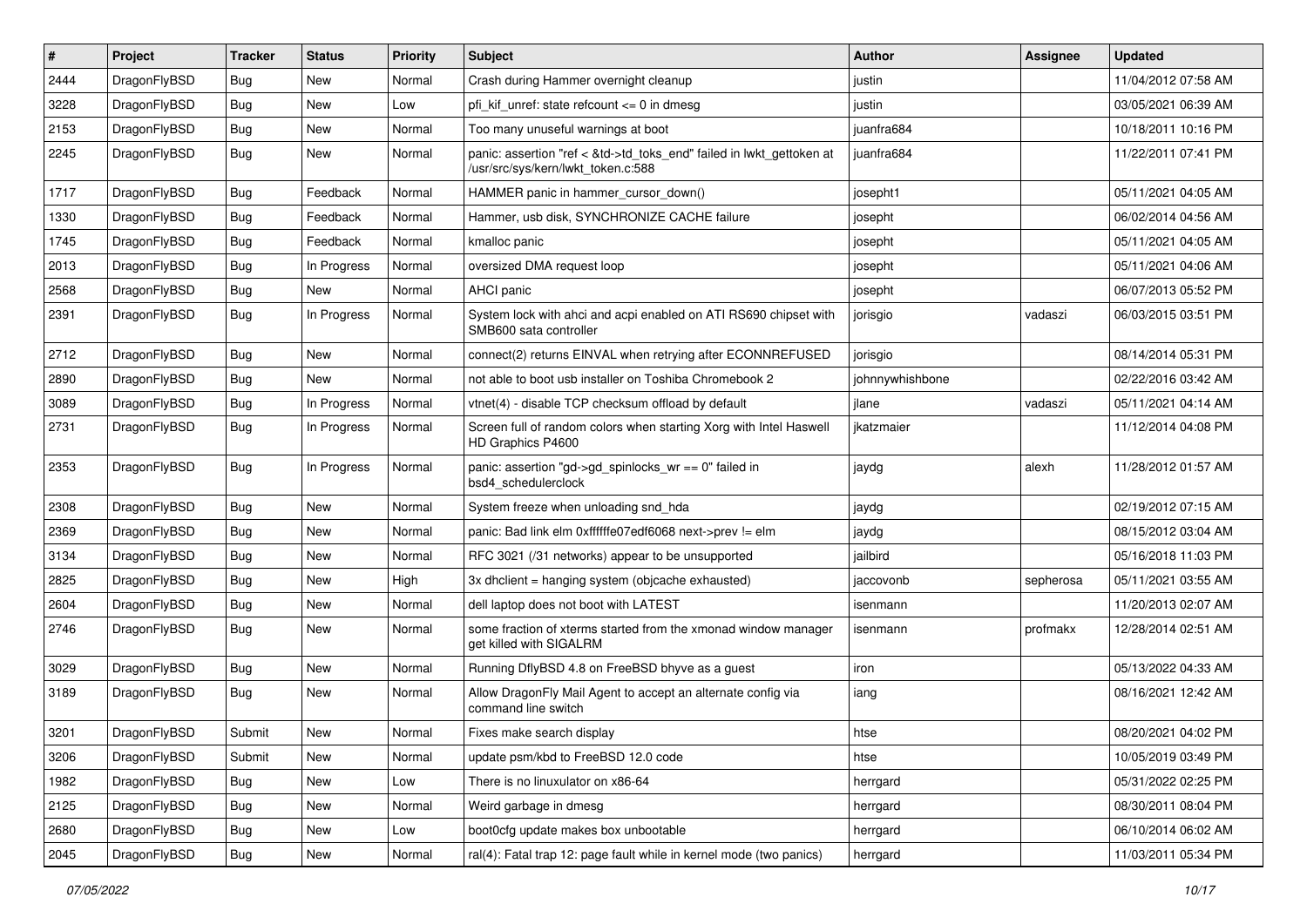| $\vert$ # | Project      | <b>Tracker</b> | <b>Status</b> | <b>Priority</b> | Subject                                                                         | Author    | <b>Assignee</b> | <b>Updated</b>      |
|-----------|--------------|----------------|---------------|-----------------|---------------------------------------------------------------------------------|-----------|-----------------|---------------------|
| 1411      | DragonFlyBSD | <b>Bug</b>     | Feedback      | Normal          | Burning doesn't work with ahci(4)                                               | hasso     | dillon          | 05/11/2021 04:00 AM |
| 1486      | DragonFlyBSD | <b>Bug</b>     | Feedback      | Normal          | Interrupt storm related to SATA DVD device                                      | hasso     |                 | 05/11/2021 04:01 AM |
| 1428      | DragonFlyBSD | <b>Bug</b>     | Feedback      | Low             | POSIX.1e implementation is too old                                              | hasso     | tuxillo         | 05/11/2021 04:00 AM |
| 1563      | DragonFlyBSD | Bug            | Feedback      | Normal          | reset(1) doesn't reset terminal to the defaults                                 | hasso     |                 | 03/10/2013 04:17 AM |
| 1502      | DragonFlyBSD | Bug            | In Progress   | Normal          | Lock while deleting files from nohistory HAMMER directories                     | hasso     |                 | 03/10/2013 04:28 AM |
| 884       | DragonFlyBSD | <b>Bug</b>     | In Progress   | High            | Performance/memory problems under filesystem IO load                            | hasso     |                 | 05/11/2021 03:50 AM |
| 1430      | DragonFlyBSD | Bug            | <b>New</b>    | Normal          | Buggy w(1)?                                                                     | hasso     | alexh           | 11/24/2010 08:09 AM |
| 1313      | DragonFlyBSD | <b>Bug</b>     | New           | Low             | Signal code in kernel needs major overhaul (signal queues,<br>si code, si addr) | hasso     |                 | 05/11/2021 04:00 AM |
| 1525      | DragonFlyBSD | Bug            | <b>New</b>    | Normal          | boehm-gc problems                                                               | hasso     |                 | 10/13/2012 07:13 PM |
| 1532      | DragonFlyBSD | Bug            | <b>New</b>    | Low             | jemalloc doesn't work on DragonFly                                              | hasso     | sjg             | 08/02/2011 01:14 AM |
| 2095      | DragonFlyBSD | Bug            | New           | Low             | Running installer post-install: Unsupported DFUI transport "                    | greenrd   |                 | 06/26/2011 09:20 AM |
| 2094      | DragonFlyBSD | <b>Bug</b>     | <b>New</b>    | Normal          | Segfault when gdb printing backtrace from core dump                             | greenrd   |                 | 06/25/2011 04:14 PM |
| 3165      | DragonFlyBSD | <b>Bug</b>     | New           | Normal          | Looping at boot time                                                            | gop       |                 | 12/28/2018 01:04 PM |
| 2577      | DragonFlyBSD | <b>Bug</b>     | <b>New</b>    | Normal          | virtio-blk iops performance is cpu limited on high end devices                  | gjs278    | vsrinivas       | 08/01/2013 02:28 PM |
| 2037      | DragonFlyBSD | <b>Bug</b>     | Feedback      | Normal          | Panic Bad link elm while building packages                                      | ftigeot   | dillon          | 04/21/2011 07:20 AM |
| 1593      | DragonFlyBSD | <b>Bug</b>     | Feedback      | Normal          | panic: assertion: ccb == ap->ap_err_ccb in ahci_put_err_ccb                     | ftigeot   | ftigeot         | 05/15/2022 05:09 AM |
| 2819      | DragonFlyBSD | <b>Bug</b>     | In Progress   | Normal          | Random micro system freezes after a week of uptime                              | ftigeot   | dillon          | 08/16/2015 08:46 PM |
| 2416      | DragonFlyBSD | <b>Bug</b>     | New           | Normal          | ' entry can be removed on mounted nfs filesystem                                | ftigeot   | tuxillo         | 06/03/2014 04:40 AM |
| 1923      | DragonFlyBSD | Bug            | <b>New</b>    | Normal          | Abysmal NFS performance with IPv6                                               | ftigeot   |                 | 12/05/2010 09:34 PM |
| 2619      | DragonFlyBSD | <b>Bug</b>     | New           | Normal          | DragonFly 3.6 can't be installed on a 6TB volume                                | ftigeot   |                 | 02/23/2014 11:55 PM |
| 2674      | DragonFlyBSD | <b>Bug</b>     | <b>New</b>    | Normal          | <b>GPT Support</b>                                                              | ftigeot   |                 | 12/28/2015 02:54 PM |
| 2803      | DragonFlyBSD | Bug            | <b>New</b>    | Normal          | HAMMER: Warning: UNDO area too small!                                           | ftigeot   |                 | 03/11/2015 03:42 PM |
| 2535      | DragonFlyBSD | Bug            | <b>New</b>    | Normal          | Imap processes apparentlt blocked on disk I/O                                   | ftigeot   |                 | 04/02/2013 09:31 AM |
| 2051      | DragonFlyBSD | Bug            | <b>New</b>    | Normal          | No ipv6 lan route entry created on 2.10                                         | ftigeot   |                 | 04/21/2011 10:37 AM |
| 2122      | DragonFlyBSD | Submit         | New           | Normal          | [Review] Fixes to the VFS layer                                                 | ftigeot   |                 | 05/31/2022 03:25 PM |
| 2403      | DragonFlyBSD | Bug            | New           | Low             | newfs -E doesn't handle /dev/serno device names properly                        | ftigeot   |                 | 08/17/2012 05:07 AM |
| 1826      | DragonFlyBSD | Bug            | New           | Normal          | panic during boot: assertion so->so_port  in tcp_input                          | ftigeot   |                 | 05/15/2022 11:05 AM |
| 1818      | DragonFlyBSD | Bug            | New           | Normal          | panic: Bad tailq NEXT (kqueue issue ?)                                          | ftigeot   |                 | 05/15/2022 11:40 AM |
| 1899      | DragonFlyBSD | <b>Bug</b>     | New           | Normal          | Keyboard doesn't work                                                           | fransm    |                 | 05/15/2022 03:32 PM |
| 846       | DragonFlyBSD | <b>Bug</b>     | Feedback      | Normal          | USB bugs:usb mouse can't used!                                                  | frankning |                 | 01/15/2015 08:36 AM |
| 979       | DragonFlyBSD | <b>Bug</b>     | Feedback      | Normal          | Failure-prone USB mass storage (SB600? msdosfs? CAM?)                           | floid     |                 | 01/15/2015 08:38 AM |
| 1672      | DragonFlyBSD | Bug            | Feedback      | Normal          | panic (trap 12) around btree_search() in 2.4.1-RELEASE                          | floid     |                 | 01/19/2015 03:36 AM |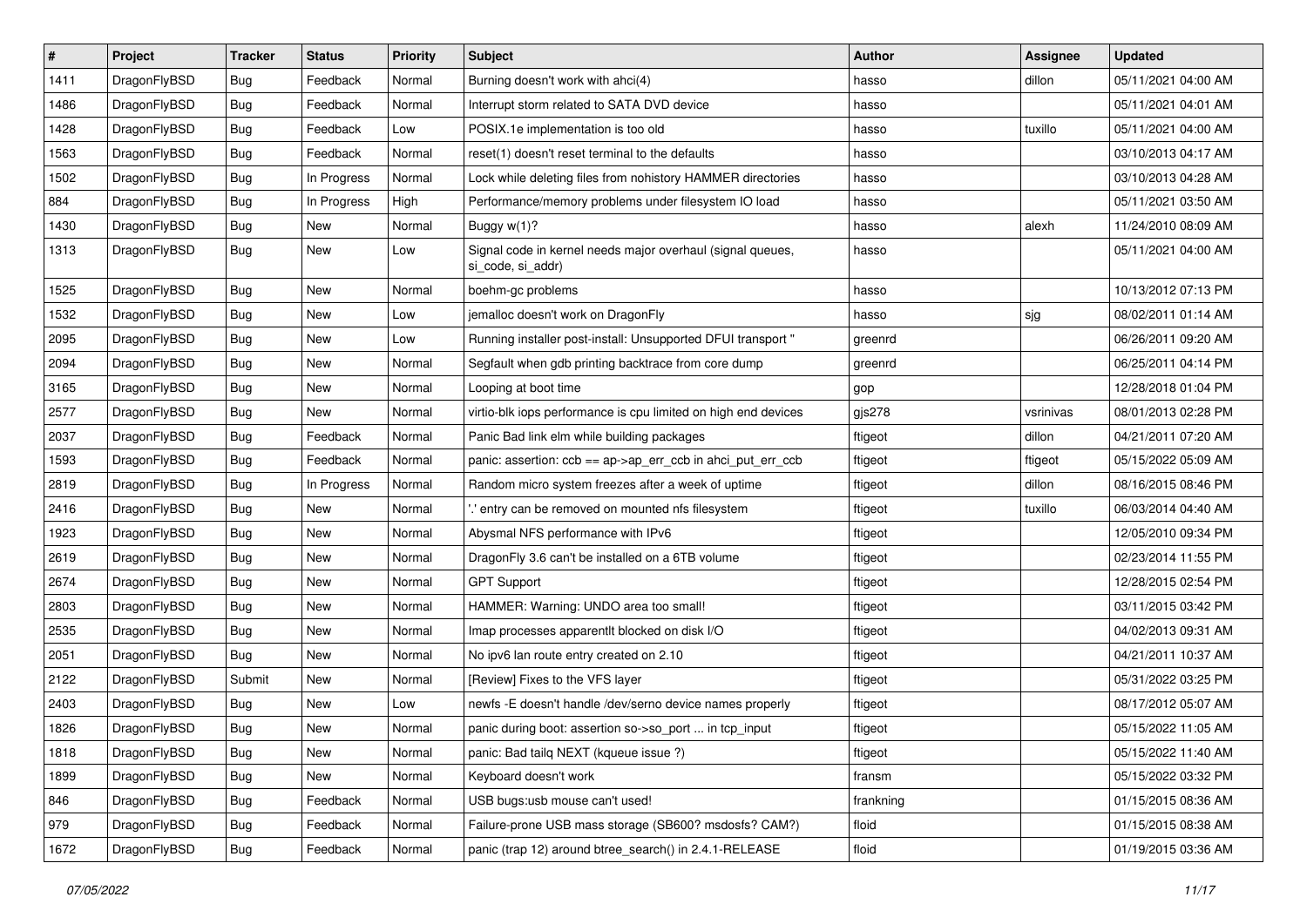| $\vert$ # | Project      | <b>Tracker</b> | <b>Status</b> | <b>Priority</b> | Subject                                                                                                                                                  | <b>Author</b> | Assignee | <b>Updated</b>      |
|-----------|--------------|----------------|---------------|-----------------|----------------------------------------------------------------------------------------------------------------------------------------------------------|---------------|----------|---------------------|
| 2657      | DragonFlyBSD | Bug            | <b>New</b>    | High            | Needs acl to migrate our servers                                                                                                                         | ferney        |          | 03/31/2014 11:37 AM |
| 2569      | DragonFlyBSD | <b>Bug</b>     | <b>New</b>    | Normal          | ctime NFS                                                                                                                                                | ferney        |          | 08/11/2013 04:35 AM |
| 2075      | DragonFlyBSD | <b>Bug</b>     | <b>New</b>    | Normal          | pflogd on x86 64                                                                                                                                         | fanch         |          | 05/16/2011 04:04 PM |
| 3276      | DragonFlyBSD | Submit         | New           | Normal          | Add option controlling whether gpt expand expands the last partition<br>(needs testing)                                                                  | falsifian     |          | 07/10/2021 03:35 AM |
| 2544      | DragonFlyBSD | <b>Bug</b>     | New           | Normal          | live DVD system boot (menu option 1) caused db> prompt on<br>PE1950                                                                                      | estrabd       |          | 05/11/2021 03:54 AM |
| 1592      | DragonFlyBSD | Bug            | Feedback      | Normal          | AcpiOSUnmapMemory: Warning, deallocation did not track<br>allocation.                                                                                    | eocallaghan   |          | 06/02/2014 07:45 AM |
| 1831      | DragonFlyBSD | Bug            | Feedback      | High            | HAMMER "malloc limit exceeded" panic                                                                                                                     | eocallaghan   | dillon   | 06/04/2022 04:38 AM |
| 1591      | DragonFlyBSD | Bug            | Feedback      | Normal          | Lenovo X301 hangs with AHCI Driver CMD TIMEOUT<br>STS=d0 <bsy></bsy>                                                                                     | eocallaghan   |          | 05/11/2021 04:05 AM |
| 1947      | DragonFlyBSD | Bug            | New           | Low             | GA-880GM-UD2H (rev. 1.3) AHCI fails to detect disks at the end of<br>the RAID controller                                                                 | eocallaghan   |          | 11/27/2021 08:46 AM |
| 2161      | DragonFlyBSD | Bug            | <b>New</b>    | Normal          | Outdated xorg.conf file gets installed into etc and screws up mouse                                                                                      | eocallaghan   |          | 10/27/2011 01:51 PM |
| 2158      | DragonFlyBSD | Bug            | <b>New</b>    | Normal          | iwn panics with assertion on boot.                                                                                                                       | eocallaghan   |          | 10/24/2011 04:13 PM |
| 2164      | DragonFlyBSD | Bug            | New           | Normal          | panic on reboot from usb.                                                                                                                                | eocallaghan   |          | 10/27/2011 09:29 AM |
| 2254      | DragonFlyBSD | Bug            | New           | Normal          | panic: assertion "ref < &td->td_toks_end" failed in lwkt_gettoken at<br>/usr/src/sys/kern/lwkt_token.c:588                                               | eocallaghan   |          | 12/05/2011 10:21 PM |
| 1456      | DragonFlyBSD | Bug            | Feedback      | Normal          | Microsoft wireless desktop problems                                                                                                                      | elekktretterr |          | 01/15/2015 08:34 AM |
| 1668      | DragonFlyBSD | Bug            | Feedback      | Normal          | Power button not working                                                                                                                                 | elekktretterr |          | 03/10/2013 06:22 AM |
| 1613      | DragonFlyBSD | Bug            | Feedback      | Normal          | USB Keyboard not working on master                                                                                                                       | elekktretterr |          | 05/11/2021 04:05 AM |
| 1454      | DragonFlyBSD | Bug            | Feedback      | Normal          | Unable to boot from external USB DVD drive                                                                                                               | elekktretterr |          | 05/11/2021 04:01 AM |
| 1181      | DragonFlyBSD | <b>Bug</b>     | In Progress   | Normal          | ACX111 panic                                                                                                                                             | elekktretterr |          | 05/11/2021 04:00 AM |
| 1669      | DragonFlyBSD | Bug            | In Progress   | Normal          | Drive wont open using button                                                                                                                             | elekktretterr |          | 02/29/2012 12:05 PM |
| 1877      | DragonFlyBSD | Bug            | <b>New</b>    | Normal          | Freeze during 1st hammer cleanup after new install                                                                                                       | elekktretterr |          | 05/15/2022 11:43 AM |
| 1463      | DragonFlyBSD | <b>Bug</b>     | <b>New</b>    | Normal          | Mountroot before drives are initialized                                                                                                                  | elekktretterr |          | 12/07/2010 01:30 PM |
| 1194      | DragonFlyBSD | <b>Bug</b>     | <b>New</b>    | Normal          | SCSI errors while trying to copy photos from my camera                                                                                                   | elekktretterr |          | 01/14/2015 04:39 PM |
| 1634      | DragonFlyBSD | Bug            | <b>New</b>    | Normal          | panic: spin_lock: 0xe4ad1320, indefinitive wait!                                                                                                         | elekktretterr |          | 01/19/2015 03:21 AM |
| 3117      | DragonFlyBSD | Bug            | New           | Normal          | Problem with colours if "intel" video-driver used                                                                                                        | dpostolov     |          | 01/07/2018 11:35 PM |
| 3116      | DragonFlyBSD | <b>Bug</b>     | New           | Normal          | da0 detects on very big volume if to _remove_ usb install stick and<br>reboot on Intel NUC5PPYH                                                          | dpostolov     |          | 01/07/2018 09:40 PM |
| 1448      | DragonFlyBSD | <b>Bug</b>     | Feedback      | Normal          | panic: assertion: tp->tt_msg->tt_cpuid == mycpuid in<br>tcp_callout_active tcp_output tcp_usr_send netmsg_pru_send<br>netmsg_service tcpmsg_service_loop | dillon        |          | 05/11/2021 04:00 AM |
| 1429      | DragonFlyBSD | <b>Bug</b>     | Feedback      | Normal          | vkernel bug - "mfree: m->m_nextpkt != NULL"                                                                                                              | dillon        |          | 05/11/2021 04:00 AM |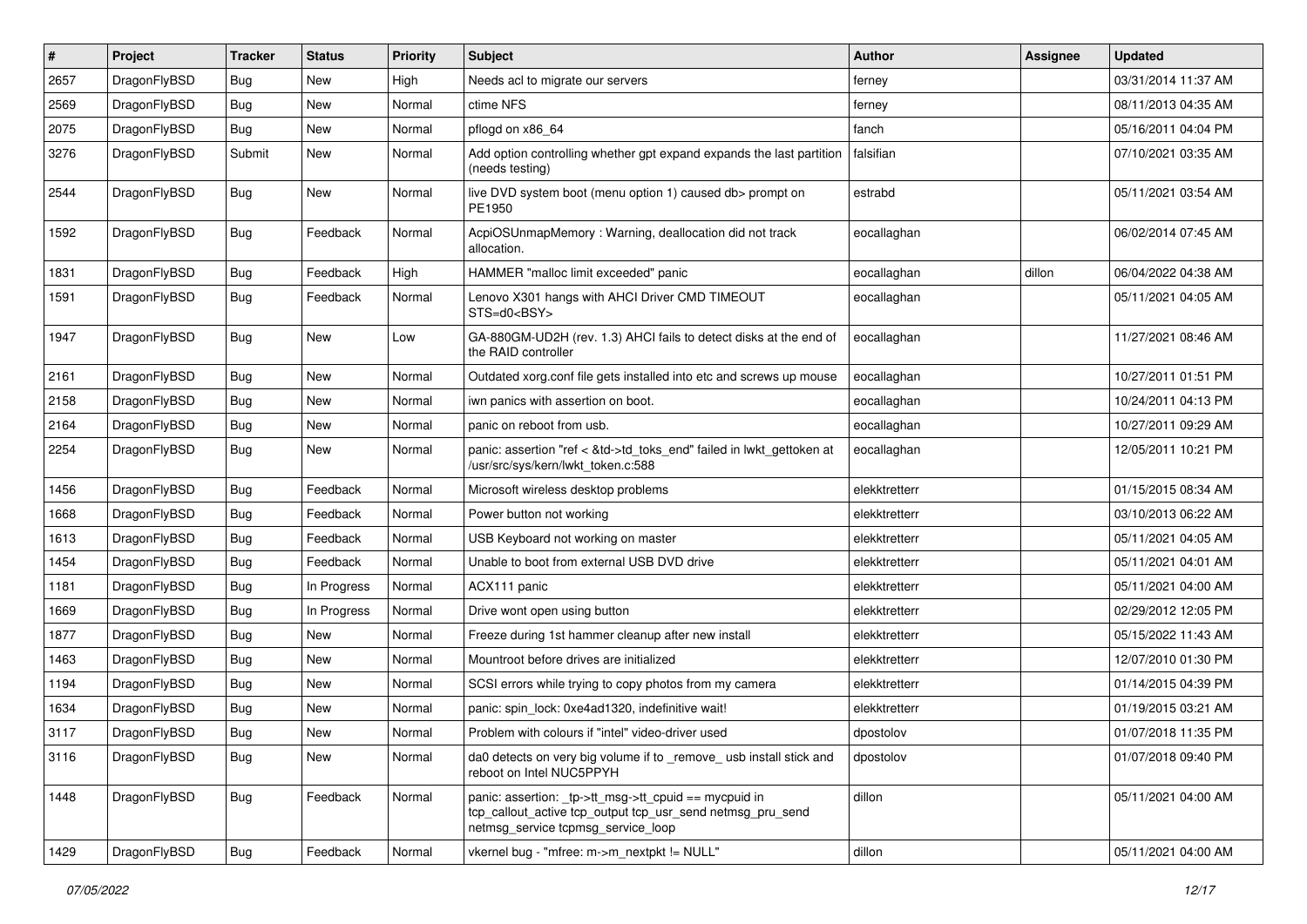| $\sharp$ | Project      | <b>Tracker</b> | <b>Status</b> | <b>Priority</b> | Subject                                                                                                | <b>Author</b> | <b>Assignee</b> | <b>Updated</b>      |
|----------|--------------|----------------|---------------|-----------------|--------------------------------------------------------------------------------------------------------|---------------|-----------------|---------------------|
| 1336     | DragonFlyBSD | Bug            | In Progress   | Normal          | Still looking for reports of missed directory entries w/ HAMMER                                        | dillon        |                 | 05/11/2021 04:00 AM |
| 1774     | DragonFlyBSD | Bug            | <b>New</b>    | Normal          | New IP header cleanup branch available for testing                                                     | dillon        |                 | 05/15/2022 10:59 AM |
| 2708     | DragonFlyBSD | Bug            | New           | Normal          | unable to send TCP nor UDP on age(4) interface                                                         | dermiste      |                 | 05/11/2021 03:54 AM |
| 3147     | DragonFlyBSD | Submit         | New           | Normal          | Enable headless installation                                                                           | ddegroot      |                 | 10/09/2018 01:25 PM |
| 3154     | DragonFlyBSD | Submit         | New           | Normal          | Update serial handling in bootloader                                                                   | ddegroot      | dillon          | 11/06/2018 11:21 PM |
| 2717     | DragonFlyBSD | Submit         | Feedback      | Normal          | Out of range numeric handling                                                                          | dclink        | tuxillo         | 05/11/2021 04:08 AM |
| 2721     | DragonFlyBSD | Submit         | Feedback      | Low             | Some few zalloc calls to objcache ones replacements                                                    | dclink        | tuxillo         | 05/11/2021 04:08 AM |
| 2790     | DragonFlyBSD | Submit         | New           | Low             | filedesc softrefs increment code factoring                                                             | dclink        |                 | 02/21/2015 04:00 AM |
| 3011     | DragonFlyBSD | Bug            | In Progress   | Normal          | dragonfly/sys/dev/netif/re/re.c: suspicious code?                                                      | dcb           |                 | 07/29/2017 01:26 AM |
| 3021     | DragonFlyBSD | Bug            | In Progress   | Normal          | sys/dev/drm/i915/i915_gem_stolen.c:115]: (error) Signed integer<br>overflow for expression '65535<<20' | dcb           |                 | 04/11/2017 12:46 PM |
| 3018     | DragonFlyBSD | Bug            | <b>New</b>    | Normal          | sys/bus/u4b/wlan/if_run.c:5464]: (style) Redundant condition                                           | dcb           |                 | 04/11/2017 11:26 AM |
| 3022     | DragonFlyBSD | Bug            | <b>New</b>    | Normal          | sys/dev/netif/ath/ath/if_ath.c:2142: strange bitmask?                                                  | dcb           |                 | 04/11/2017 11:49 AM |
| 3076     | DragonFlyBSD | Bug            | New           | Normal          | sys/dev/netif/ig hal/e1000 ich8lan.c:1594: sanity checking mixup?                                      | dcb           |                 | 10/11/2017 01:58 AM |
| 3024     | DragonFlyBSD | Bug            | New           | Low             | sys/dev/netif/wi/if_wi.c:1090]: (style) Redundant condition                                            | dcb           |                 | 04/11/2017 11:56 AM |
| 3025     | DragonFlyBSD | Bug            | New           | Normal          | sys/dev/powermng/powernow/powernow.c:284: bad comparison?                                              | dcb           |                 | 09/23/2017 07:45 AM |
| 2414     | DragonFlyBSD | Bug            | In Progress   | Normal          | Lenovo S10 acpi freeze (not new)                                                                       | davshao       |                 | 05/11/2021 04:13 AM |
| 3031     | DragonFlyBSD | Submit         | In Progress   | Normal          | Update drm/radeon to Linux 4.7.10 as much as possible                                                  | davshao       | ftigeot         | 08/19/2021 12:33 PM |
| 3145     | DragonFlyBSD | Submit         | In Progress   | Normal          | Update libelf to FreeBSD 12 current and build as base library usable<br>by ports                       | davshao       | tuxillo         | 08/20/2021 03:58 PM |
| 2835     | DragonFlyBSD | Bug            | New           | Normal          | /usr/include/c++/5.0/bits/c++locale.h likes<br>POSIX C SOURCE>=200809                                  | davshao       |                 | 11/18/2015 03:40 AM |
| 2652     | DragonFlyBSD | Bug            | New           | Normal          | 189a0ff3761b47  ix: Implement MSI-X support locks up Lenovo<br>S10 Intel Atom n270                     | davshao       |                 | 05/14/2014 01:55 AM |
| 2688     | DragonFlyBSD | Bug            | <b>New</b>    | Normal          | 67613368bdda7 Fix wrong checks for U4B presence Asrock Z77M<br>difficulty detecting USB keyboard       | davshao       |                 | 06/28/2014 07:08 PM |
| 2994     | DragonFlyBSD | Bug            | <b>New</b>    | Normal          | Intermittent boot hangs after git: hammer - HAMMER Version 7                                           | davshao       |                 | 03/30/2017 02:06 PM |
| 3227     | DragonFlyBSD | Submit         | <b>New</b>    | Normal          | Add HAMMER2 instructions in the installation medium README                                             | daftaupe      |                 | 03/26/2020 03:34 PM |
| 3243     | DragonFlyBSD | Bug            | New           | Normal          | SMART status not reported properly for SSD disks                                                       | daftaupe      |                 | 09/09/2020 11:03 PM |
| 2687     | DragonFlyBSD | Bug            | New           | Normal          | natacontrol software RAID in installer                                                                 | csmelosky     |                 | 06/22/2014 12:03 PM |
| 1287     | DragonFlyBSD | Bug            | Feedback      | Normal          | altg configuration doesn't work                                                                        | corecode      | tuxillo         | 05/11/2021 03:51 AM |
| 1587     | DragonFlyBSD | <b>Bug</b>     | Feedback      | Normal          | can't gdb across fork                                                                                  | corecode      | tuxillo         | 05/11/2021 03:54 AM |
| 911      | DragonFlyBSD | <b>Bug</b>     | Feedback      | Normal          | kldload/kernel linker can exceed malloc reserve and panic system                                       | corecode      | tuxillo         | 05/11/2021 03:51 AM |
| 847      | DragonFlyBSD | <b>Bug</b>     | Feedback      | Normal          | processes getting stuck on mount point                                                                 | corecode      | tuxillo         | 05/11/2021 03:50 AM |
| 901      | DragonFlyBSD | Bug            | Feedback      | Normal          | route show needs to get data from all cpus                                                             | corecode      | tuxillo         | 05/11/2021 03:50 AM |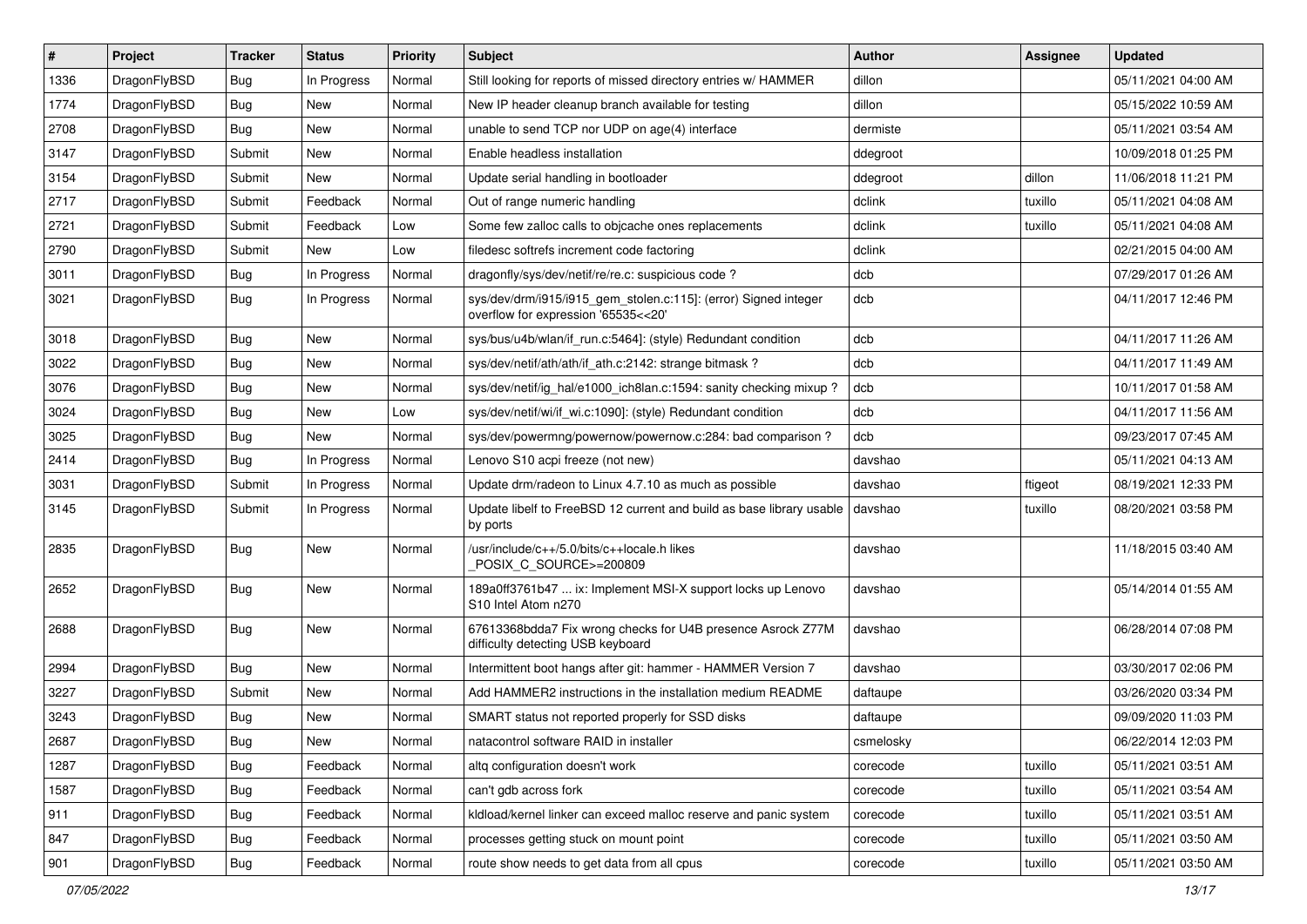| $\sharp$ | Project      | <b>Tracker</b> | <b>Status</b> | <b>Priority</b> | <b>Subject</b>                                                                                                | <b>Author</b> | <b>Assignee</b> | <b>Updated</b>      |
|----------|--------------|----------------|---------------|-----------------|---------------------------------------------------------------------------------------------------------------|---------------|-----------------|---------------------|
| 1469     | DragonFlyBSD | Bug            | In Progress   | Normal          | Hammer history security concern                                                                               | corecode      | tuxillo         | 05/11/2021 03:52 AM |
| 1584     | DragonFlyBSD | Bug            | In Progress   | Normal          | can't use ssh from jail: debug1: read passphrase: can't open<br>/dev/tty: Device busy                         | corecode      | tuxillo         | 05/11/2021 03:53 AM |
| 1547     | DragonFlyBSD | Bug            | In Progress   | Normal          | disklabel64 automatic sizing                                                                                  | corecode      | tuxillo         | 05/11/2021 03:52 AM |
| 781      | DragonFlyBSD | <b>Bug</b>     | In Progress   | Normal          | fdisk uses wrong geometry on usb flash drives                                                                 | corecode      | tuxillo         | 05/11/2021 03:50 AM |
| 1307     | DragonFlyBSD | <b>Bug</b>     | In Progress   | Normal          | hammer tid -2 shows unexpected result                                                                         | corecode      |                 | 10/18/2016 05:29 PM |
| 1475     | DragonFlyBSD | <b>Bug</b>     | In Progress   | Normal          | kernel blocks with low memory and syscons setting a high res mode<br>/ scrollback                             | corecode      | tuxillo         | 05/11/2021 03:52 AM |
| 1528     | DragonFlyBSD | <b>Bug</b>     | In Progress   | Normal          | ktrace does not show proper return values for pipe(2)                                                         | corecode      | tuxillo         | 05/11/2021 03:52 AM |
| 1030     | DragonFlyBSD | <b>Bug</b>     | In Progress   | Normal          | msdosfs umount panic                                                                                          | corecode      | tuxillo         | 05/11/2021 03:51 AM |
| 1583     | DragonFlyBSD | Bug            | In Progress   | Normal          | panic: assertion: cursor->trans->sync_lock_refs > 0 in<br>hammer_recover_cursor                               | corecode      | tuxillo         | 05/11/2021 03:53 AM |
| 742      | DragonFlyBSD | Bug            | In Progress   | Normal          | umount problems with multiple mounts                                                                          | corecode      | tuxillo         | 06/25/2022 04:02 AM |
| 1198     | DragonFlyBSD | <b>Bug</b>     | New           | High            | DDB loops panic in db read bytes                                                                              | corecode      | tuxillo         | 05/11/2021 03:51 AM |
| 341      | DragonFlyBSD | Bug            | <b>New</b>    | Normal          | Vinum erroneously repors devices as busy                                                                      | corecode      | swildner        | 01/21/2012 04:50 AM |
| 1442     | DragonFlyBSD | Bug            | New           | Normal          | blocking SIGSEGV and triggering a segment violation produces an<br>all CPU consuming process                  | corecode      | tuxillo         | 05/11/2021 03:52 AM |
| 1474     | DragonFlyBSD | <b>Bug</b>     | <b>New</b>    | Normal          | ithread 1 unexpectedly rescheduled                                                                            | corecode      | tuxillo         | 05/11/2021 03:52 AM |
| 1556     | DragonFlyBSD | <b>Bug</b>     | <b>New</b>    | Normal          | many processes stuck in "hmrrcm", system unusable                                                             | corecode      | tuxillo         | 05/11/2021 03:52 AM |
| 1538     | DragonFlyBSD | Bug            | <b>New</b>    | Low             | mountroot should probe file systems                                                                           | corecode      | alexh           | 11/24/2010 06:35 PM |
| 1440     | DragonFlyBSD | <b>Bug</b>     | <b>New</b>    | Normal          | ptrace/gdb doesn't work after process blocks SIGTRAP                                                          | corecode      | tuxillo         | 05/11/2021 03:52 AM |
| 731      | DragonFlyBSD | <b>Bug</b>     | New           | Normal          | system freeze on "slice too large"                                                                            | corecode      | tuxillo         | 06/25/2022 04:01 AM |
| 1481     | DragonFlyBSD | <b>Bug</b>     | Feedback      | Normal          | panic: assertion: kva_p(buf) in soopt_from_kbuf (after ipfw pipe<br>show, 2.2.1-R)                            | combiner      |                 | 05/11/2021 04:01 AM |
| 2735     | DragonFlyBSD | Bug            | <b>New</b>    | Urgent          | iwn panics SYSSASSERT                                                                                         | cnb           |                 | 05/11/2021 03:55 AM |
| 2736     | DragonFlyBSD | <b>Bug</b>     | <b>New</b>    | High            | kernel panics on acpi timer probe function                                                                    | cnb           |                 | 05/11/2021 03:55 AM |
| 3280     | DragonFlyBSD | Bug            | <b>New</b>    | Normal          | KMS console and i915(4) not working in 6.0                                                                    | cmusser       |                 | 07/10/2021 03:35 AM |
| 3139     | DragonFlyBSD | Bug            | <b>New</b>    | Normal          | USB Mouse Does Not Work in DragonflyBSD guest on VirtualBox                                                   | chiguy1256    |                 | 06/24/2018 10:14 PM |
| 2858     | DragonFlyBSD | <b>Bug</b>     | <b>New</b>    | Low             | Installer "Local or UTC" question should have "No" selected by<br>default.                                    | cgag          |                 | 12/02/2015 01:18 PM |
| 2859     | DragonFlyBSD | Bug            | New           | Low             | Installer configuration menu always highlights "Select timezone", no<br>matter which step was last completed. | cgag          |                 | 12/02/2015 01:54 PM |
| 3143     | DragonFlyBSD | <b>Bug</b>     | New           | Normal          | assertion "0" failed in hammer2_inode_xop_chain_sync                                                          | cbin          |                 | 07/18/2018 12:50 PM |
| 1618     | DragonFlyBSD | Bug            | Feedback      | Normal          | collision for 'struct pmap' when using RPC and <sys user.h=""></sys>                                          | carenas       |                 | 05/11/2021 04:05 AM |
| 2319     | DragonFlyBSD | <b>Bug</b>     | New           | Normal          | crypt/passwd forward compat                                                                                   | c.turner1     |                 | 02/28/2012 12:39 PM |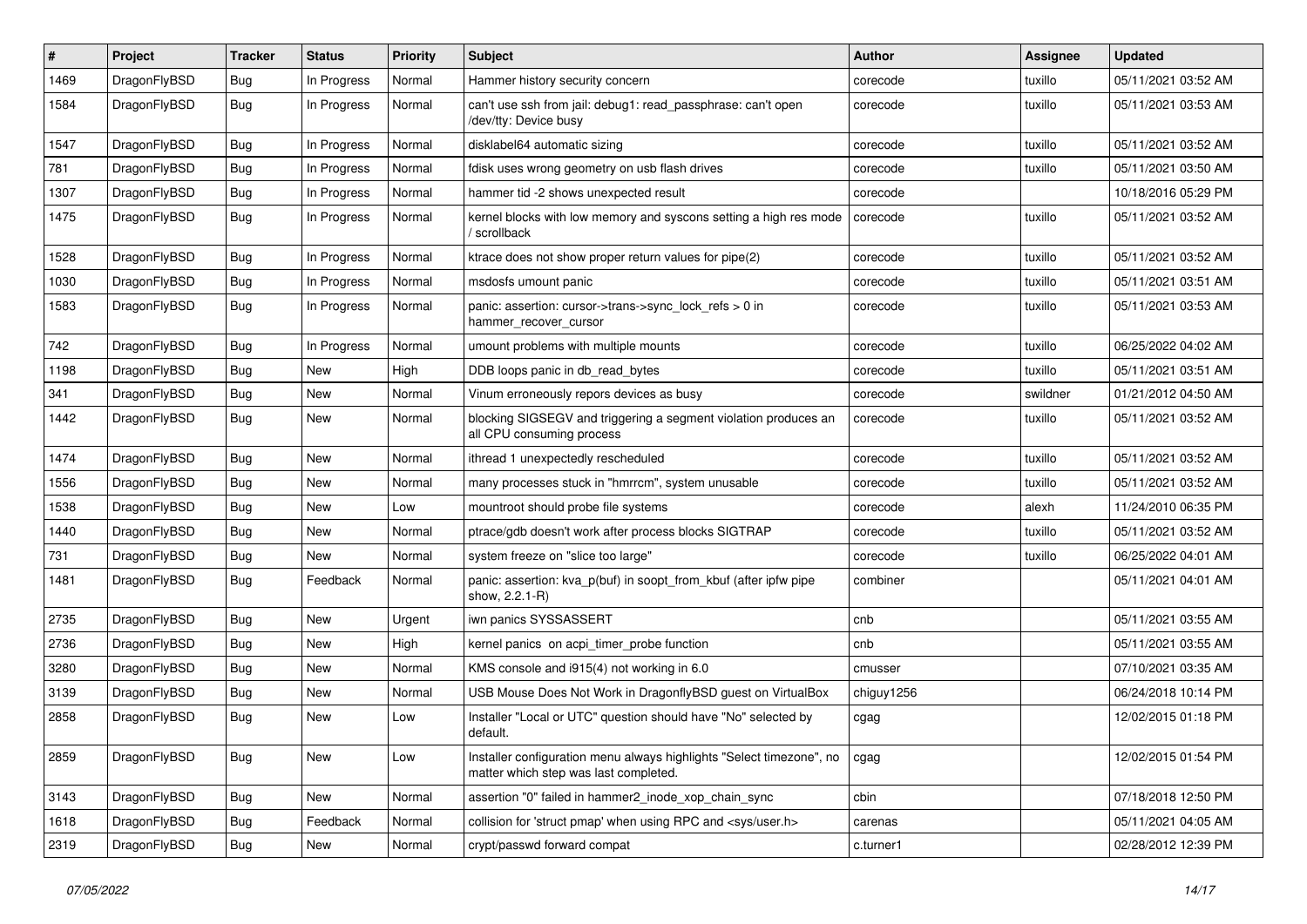| $\vert$ # | Project      | <b>Tracker</b> | <b>Status</b> | <b>Priority</b> | <b>Subject</b>                                                                                                               | Author             | Assignee | <b>Updated</b>      |
|-----------|--------------|----------------|---------------|-----------------|------------------------------------------------------------------------------------------------------------------------------|--------------------|----------|---------------------|
| 2265      | DragonFlyBSD | Bug            | <b>New</b>    | Normal          | mbsrtowcs does not properly handle invalid mbstate t in ps                                                                   | c.turner1          | swildner | 01/10/2012 07:56 PM |
| 725       | DragonFlyBSD | <b>Bug</b>     | In Progress   | Low             | 'make distribution' fails w/'ro' /usr/obj                                                                                    | c.turner           |          | 03/09/2013 01:01 PM |
| 2115      | DragonFlyBSD | <b>Bug</b>     | <b>New</b>    | Normal          | [msk] system freeze after receive some paquet                                                                                | bsdsx              |          | 08/22/2011 10:22 AM |
| 1521      | DragonFlyBSD | Bug            | Feedback      | Normal          | amd64 2.4 livecd won't mount root at boot                                                                                    | bolapara           |          | 01/28/2018 03:45 AM |
| 1594      | DragonFlyBSD | <b>Bug</b>     | <b>New</b>    | Normal          | Kernel panic during boot from Live CD on Dell E6400                                                                          | bodie              |          | 05/11/2021 03:54 AM |
| 3101      | DragonFlyBSD | <b>Bug</b>     | <b>New</b>    | Low             | PFI CGI install not working in dragonflybsd 5.0.1 USB install                                                                | bnegre82           |          | 05/11/2021 04:14 AM |
| 3110      | DragonFlyBSD | Bug            | <b>New</b>    | Normal          | crash with ipfw3 under load                                                                                                  | bnegre82           |          | 12/09/2017 06:22 AM |
| 1882      | DragonFlyBSD | <b>Bug</b>     | <b>New</b>    | Low             | Idea for handling new USB vendor/device codes                                                                                | bmk                |          | 10/20/2010 12:15 PM |
| 3281      | DragonFlyBSD | Bug            | New           | Normal          | Crash after leaving unattended for a while                                                                                   | bhaible            |          | 07/10/2021 03:32 AM |
| 3284      | DragonFlyBSD | <b>Bug</b>     | <b>New</b>    | Normal          | Wrong towlower() result for U+038A                                                                                           | bhaible            |          | 07/10/2021 03:34 AM |
| 3283      | DragonFlyBSD | Bug            | New           | Normal          | mknodat() cannot create FIFOs                                                                                                | bhaible            |          | 07/10/2021 03:34 AM |
| 3282      | DragonFlyBSD | Bug            | New           | Normal          | unexpected errno value from fopen()                                                                                          | bhaible            |          | 07/10/2021 03:34 AM |
| 1718      | DragonFlyBSD | Bug            | Feedback      | Normal          | IDE disk drive not detected by x86 64 2.6.1 Live CD                                                                          | bcox               |          | 11/27/2021 08:25 AM |
| 3132      | DragonFlyBSD | Bug            | New           | Low             | unifdef mined                                                                                                                | bcallah            |          | 04/26/2018 08:34 PM |
| 331       | DragonFlyBSD | Bug            | In Progress   | Normal          | ftpsesame (aka Bridging S01E03)                                                                                              | bastyaelvtars      |          | 03/09/2013 12:28 PM |
| 2107      | DragonFlyBSD | Bug            | New           | Normal          | 2.10.1 sata dvd drive issue                                                                                                  | ausppc             |          | 07/31/2011 08:41 PM |
| 1148      | DragonFlyBSD | <b>Bug</b>     | In Progress   | Low             | BCM4311 wireless network adapter detected but not functional                                                                 | archimedes.gaviola |          | 05/11/2021 04:00 AM |
| 3278      | DragonFlyBSD | Bug            | New           | Normal          | Second screen image is distorted                                                                                             | arcade@b1t.name    |          | 07/10/2021 03:36 AM |
| 3311      | DragonFlyBSD | <b>Bug</b>     | New           | Low             | TrueCrypt support may cause kernel crash                                                                                     | arcade@b1t.name    |          | 04/29/2022 06:19 AM |
| 2878      | DragonFlyBSD | Bug            | <b>New</b>    | Low             | [fix] CCVER problem when using clang and cpu extensions<br>(intrinsics)                                                      | arcade@b1t.name    |          | 06/24/2016 04:25 AM |
| 2882      | DragonFlyBSD | <b>Bug</b>     | <b>New</b>    | Low             | bridge sends packets from individual interfaces                                                                              | arcade@b1t.name    |          | 01/09/2016 12:43 PM |
| 2877      | DragonFlyBSD | Bug            | New           | Low             | sed fails when working with UTF-8 locale and non-UTF symbols                                                                 | arcade@b1t.name    |          | 12/30/2015 11:20 AM |
| 3209      | DragonFlyBSD | <b>Bug</b>     | <b>New</b>    | Normal          | svc has some minor bugs                                                                                                      | arcade@b1t.name    |          | 10/24/2019 09:08 AM |
| 2329      | DragonFlyBSD | Bug            | New           | Normal          | ibm x3550 & acpi                                                                                                             | ano                |          | 06/03/2014 11:37 AM |
| 2520      | DragonFlyBSD | <b>Bug</b>     | New           | Normal          | panic: assertion "IS_SERIALIZED((ifp->if_serializer))" failed in<br>if default serialize assert at /usr/src/sys/net/if.c:437 | ano                |          | 03/09/2013 12:14 AM |
| 1921      | DragonFlyBSD | <b>Bug</b>     | In Progress   | Normal          | we miss mlockall                                                                                                             | alexh              | tuxillo  | 06/18/2022 04:08 AM |
| 1714      | DragonFlyBSD | Bug            | <b>New</b>    | Low             | hwpmc                                                                                                                        | alexh              | swildner | 08/18/2012 02:03 PM |
| 1824      | DragonFlyBSD | <b>Bug</b>     | Feedback      | Normal          | kernel panic, x86, 2.7.3.859.ge5104                                                                                          | akirchhoff135014   |          | 03/10/2013 07:49 AM |
| 2210      | DragonFlyBSD | <b>Bug</b>     | <b>New</b>    | Normal          | Bugtracker cannot assign default project for new users                                                                       | ahuete.devel       |          | 11/17/2011 11:30 AM |
| 3299      | DragonFlyBSD | Bug            | In Progress   | Normal          | DragonFlyBSD reports utterly wrong uptime (most of the time, right<br>after booting in)                                      | adrian             |          | 11/11/2021 01:43 PM |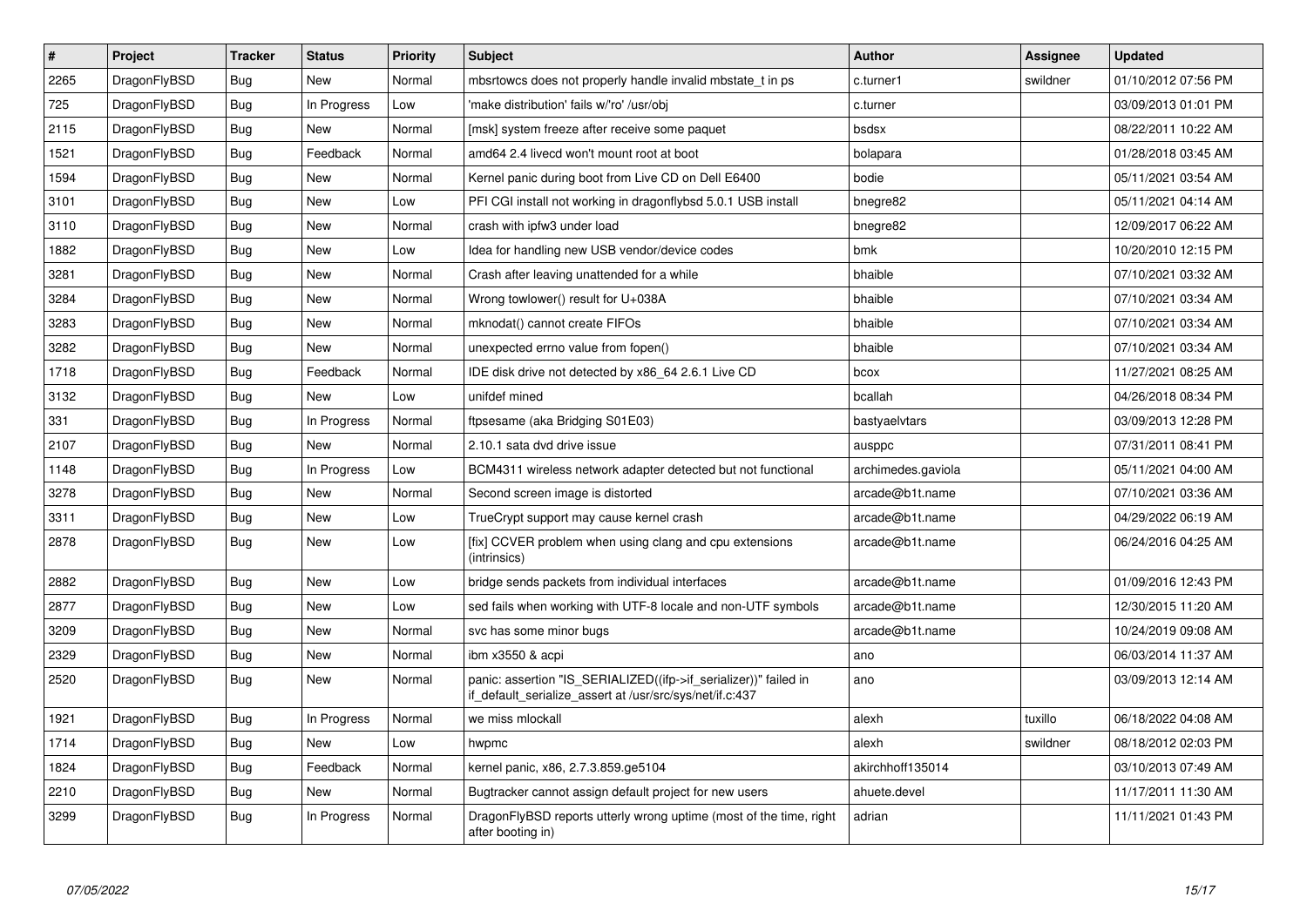| $\#$ | Project      | <b>Tracker</b> | <b>Status</b> | <b>Priority</b> | Subject                                                                                                                                                     | <b>Author</b>      | <b>Assignee</b> | <b>Updated</b>      |
|------|--------------|----------------|---------------|-----------------|-------------------------------------------------------------------------------------------------------------------------------------------------------------|--------------------|-----------------|---------------------|
| 3301 | DragonFlyBSD | Bug            | New           | Normal          | Gkrellm from the packages is not showing logged in users in main<br>window, logged in users always $== 0$                                                   | adrian             |                 | 01/08/2022 04:24 AM |
| 3300 | DragonFlyBSD | Bug            | New           | Normal          | Running Xvnc from TigerVNC package through the INETD daemon<br>in TCP WAIT mode fails hard                                                                  | adrian             |                 | 01/08/2022 04:25 AM |
| 2250 | DragonFlyBSD | Bug            | <b>New</b>    | Normal          | Kernel panic                                                                                                                                                | adamk              |                 | 11/23/2018 01:10 AM |
| 1941 | DragonFlyBSD | <b>Bug</b>     | New           | Normal          | wlan config crash                                                                                                                                           | abandon.every.hope |                 | 12/24/2010 07:54 PM |
| 2852 | DragonFlyBSD | Bug            | New           | Normal          | Hammer File System - hangs on undo during system boot / mount -<br>will not recover on DragonFlyBSD newer than 3.6.0                                        | abale              |                 | 05/11/2021 04:07 AM |
| 3120 | DragonFlyBSD | <b>Bug</b>     | <b>New</b>    | Normal          | Intel AC 8260 firmware does not load                                                                                                                        | Vintodrimmer       |                 | 08/28/2018 03:30 AM |
| 3240 | DragonFlyBSD | <b>Bug</b>     | New           | High            | compile error because of openssl with /usr/dports/security/rhash for<br>mysql 8 install                                                                     | <b>UlasSAYGIN</b>  |                 | 06/04/2020 08:05 AM |
| 3219 | DragonFlyBSD | <b>Bug</b>     | <b>New</b>    | Normal          | x11/xorg port can not be build                                                                                                                              | <b>UlasSAYGIN</b>  |                 | 03/31/2020 08:57 AM |
| 2595 | DragonFlyBSD | <b>Bug</b>     | New           | Normal          | DragonFly 3.4.3 crashes on SUN Blade X6250 with Qlogic ISP 2432<br>FC card                                                                                  | Turvamies          |                 | 10/07/2013 11:53 AM |
| 2493 | DragonFlyBSD | <b>Bug</b>     | New           | Normal          | vidcontrol: invalid video mode name                                                                                                                         | Svarov             |                 | 01/24/2013 09:55 AM |
| 1246 | DragonFlyBSD | <b>Bug</b>     | <b>New</b>    | Normal          | bad resolution (monitor desync) with livedvd                                                                                                                | Przem0l            |                 | 02/18/2014 06:29 AM |
| 2499 | DragonFlyBSD | <b>Bug</b>     | In Progress   | Urgent          | DRAGONFLY_3_2 lockd not responding correctly                                                                                                                | Nerzhul            |                 | 01/22/2013 12:47 PM |
| 3006 | DragonFlyBSD | <b>Bug</b>     | New           | Normal          | boot0cfg: panic in kern_udev.c in function _udev_dict_set_cstr when<br>installing in VirtualBox                                                             | MichiGreat         |                 | 04/01/2017 02:22 PM |
| 1700 | DragonFlyBSD | Submit         | In Progress   | Normal          | skip boot2 menu on <enter></enter>                                                                                                                          | Johannes.Hofmann   | tuxillo         | 05/15/2022 08:35 AM |
| 2453 | DragonFlyBSD | <b>Bug</b>     | <b>New</b>    | Normal          | panic: assertion "gd->gd_spinlocks == 0" failed                                                                                                             | Johannes.Hofmann   |                 | 11/12/2012 12:54 PM |
| 1850 | DragonFlyBSD | <b>Bug</b>     | New           | Normal          | volume-add on hammer root fs panic                                                                                                                          | Johannes.Hofmann   |                 | 04/18/2019 04:27 AM |
| 2617 | DragonFlyBSD | <b>Bug</b>     | Feedback      | Normal          | Possible issue with wireless mouse on 3.6 release                                                                                                           | FilippoMo          |                 | 01/14/2015 03:42 PM |
| 2618 | DragonFlyBSD | <b>Bug</b>     | New           | Normal          | mouse problem on RELEASE-3 6 0                                                                                                                              | FilippoMo          |                 | 12/20/2013 03:26 AM |
| 2620 | DragonFlyBSD | <b>Bug</b>     | New           | Normal          | moused problem                                                                                                                                              | FilippoMo          |                 | 12/20/2013 10:32 AM |
| 989  | DragonFlyBSD | <b>Bug</b>     | <b>New</b>    | Normal          | installer/fdisk trouble with wrapped values                                                                                                                 | Discodestroyer     |                 | 02/18/2014 06:27 AM |
| 2806 | DragonFlyBSD | <b>Bug</b>     | New           | Normal          | failed to configure a link-local address on ath0 (errno = 22)                                                                                               | Chingyuan          |                 | 05/25/2021 01:00 AM |
| 2870 | DragonFlyBSD | <b>Bug</b>     | New           | High            | Broken text and icons when glamor acceleration is used                                                                                                      | 375gnu             | ftigeot         | 01/31/2016 12:13 AM |
| 2438 | DragonFlyBSD | Submit         | Feedback      | Normal          | <b>TRIM</b> fixes                                                                                                                                           | Anonymous          | tuxillo         | 05/11/2021 03:45 AM |
| 1397 | DragonFlyBSD | <b>Bug</b>     | Feedback      | Normal          | jobs - output inconsistency when called from script                                                                                                         | Anonymous          | tuxillo         | 05/15/2022 05:07 AM |
| 1390 | DragonFlyBSD | <b>Bug</b>     | In Progress   | Normal          | Use id_t type for {get,set}priority()                                                                                                                       | Anonymous          | tuxillo         | 07/05/2019 02:18 AM |
| 1398 | DragonFlyBSD | Submit         | In Progress   | Normal          | hdestroy(3) restricts hash key to point to malloc'ed space                                                                                                  | Anonymous          |                 | 08/20/2021 04:06 PM |
| 3194 | DragonFlyBSD | <b>Bug</b>     | New           | High            | Hammer kernel crash on mirror-stream of PFS after upgrade<br>(assertion "cursor->flags &<br>HAMMER CURSOR ITERATE CHECK" failed in<br>hammer_btree_iterate) | Anonymous          |                 | 06/29/2019 01:32 PM |